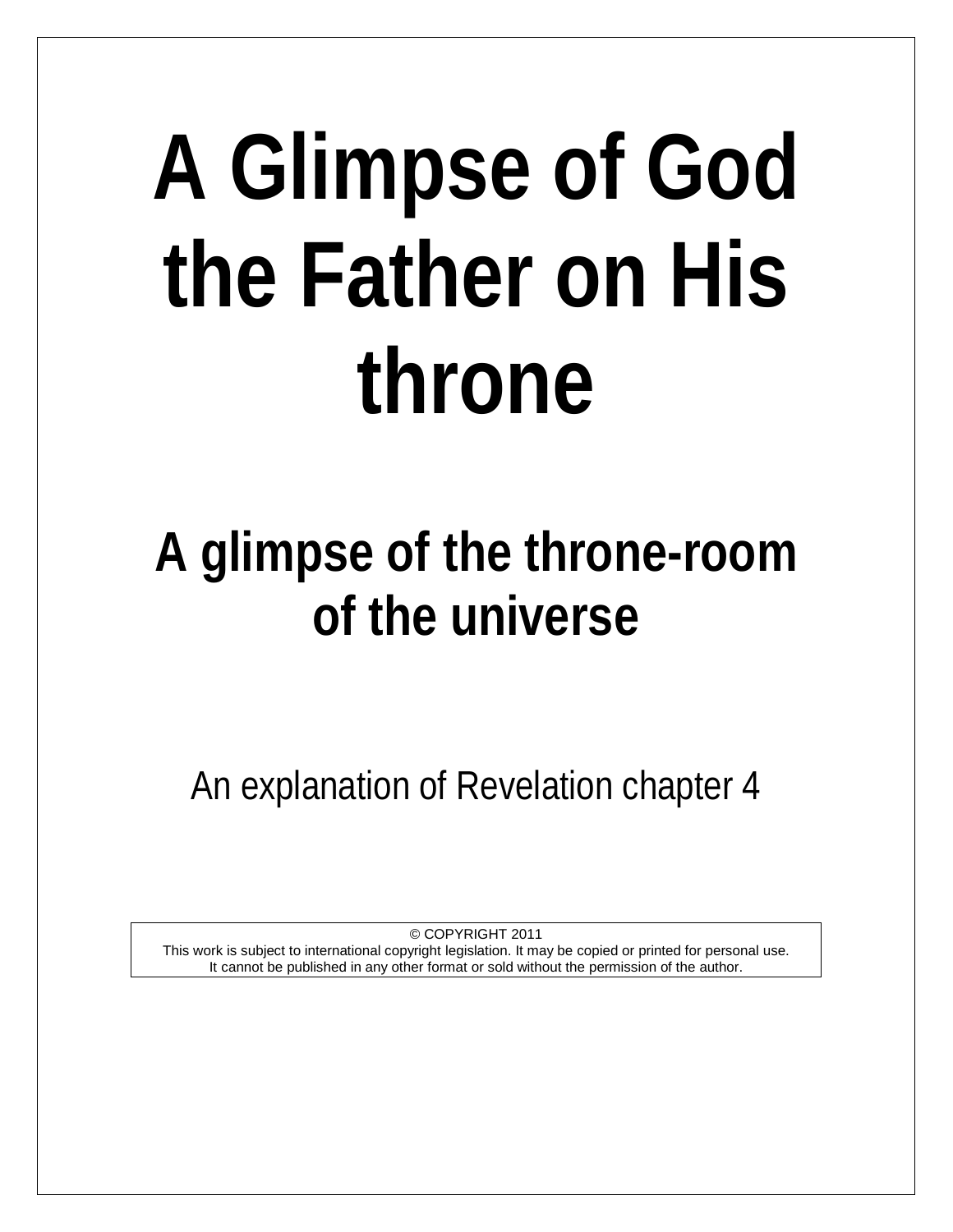# Table of contents

<span id="page-1-0"></span>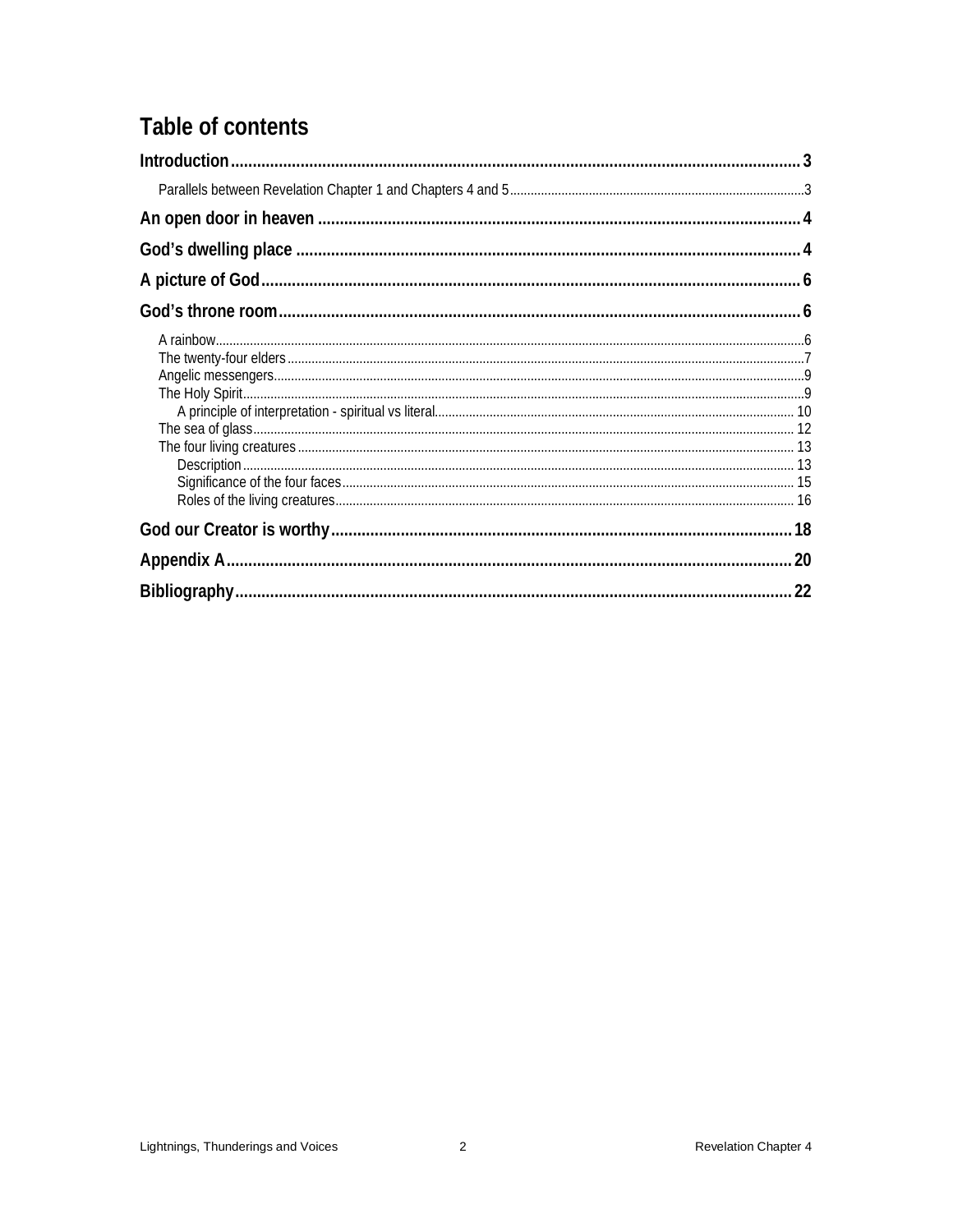# **Introduction**

It is important to notice that while Revelation Chapter 1 presents a vision of God the Son – the resurrected Christ – as a priest ministering in the Heavenly Temple, Chapter 4 is a vision of the Father enthroned in the same temple. Chapter 5 then demonstrates that both the Father and the Son are present in the temple together.

Since the book of Revelation is primarily a revelation of the Son of God, what is the significance of God the Father being brought to view in Chapter 4? The significance is that the Father, and in fact all heaven, is involved in the great plan of salvation and the restoration of this world to the Kingdom of God.

#### *After these things I looked, and, behold, a door standing open in heaven. And the first voice which I heard was like a trumpet speaking with me, saying, "Come up here, and I will show you things which must take place after this." Immediately I was in the Spirit; and behold, a throne set in heaven, and One sat on the throne. Revelation 4:1-2*

Some commentators claim that because Chapter 4 is introduced with the words *After these things,* the events of Chapter 4 occur subsequent to the events of Chapter 3. However, when we analyze Chapter 4, we find that the words *after these things* really mean after the vision described in Chapters 1 to 3. Chapter 4, therefore, is another, distinct vision. There are a number of parallels between Chapter 1 and Chapters 4 and 5, indicating that Chapter 4 is an introduction to a new series of scenes which were shown to the prophet John.

| Chapter 1 references                                        | Chapters 4 and 5 references                                      |
|-------------------------------------------------------------|------------------------------------------------------------------|
| 1:10 I was in the Spirit                                    | 4:2 I was in the Spirit                                          |
| 1:10 a loud voice, as of a trumpet                          | 4:1 The first voicewas like a trumpet                            |
| 1:12  seven golden lampstands                               | 4:5  seven lamps of fire                                         |
| 1:4  from the seven Spirits who are before His<br>throne    | 4:5  before the throne, which are the seven Spirits<br>of God.   |
| 1:6  has made us kings and priests to His God<br>and Father | 5:1 And have made us kings and priests to our<br>God             |
| 1:19 Write the thingswhich will take place after<br>this.   | 4:1  I will show you things which must take place<br>after this. |
| 1:12-17 Description of Christ                               | 4:2-3 Description of the Father                                  |
| 1:12 An introduction to the seven churches                  | 5:1-5 An introduction to the seven seals.                        |

### <span id="page-2-0"></span>**Parallels between Revelation Chapter 1 and Chapters 4 and 5**

These parallels indicate that Chapter 4, as with Chapter 1, is an introduction to a vision – a new vision. Chapter 1 describes the Son: Chapter 4 describes the Father. Revelation Chapter 1 is an introduction to the prophecy of the seven churches. Revelation Chapter 4 is an introduction to the prophecy of the seven seals.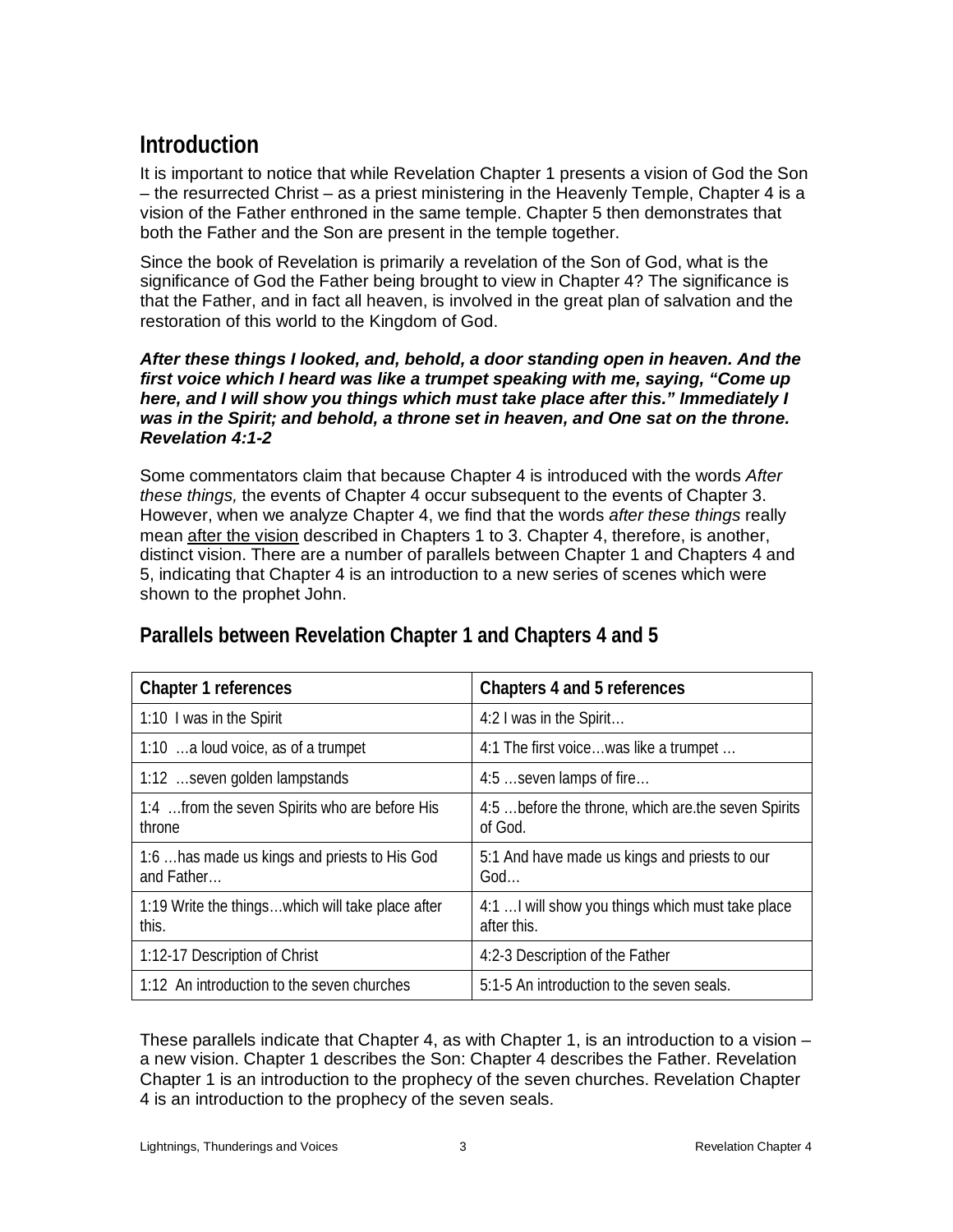# <span id="page-3-0"></span>**An open door in heaven**

*…behold, a door standing open in heaven…*

What does this door which stands open represent? For over a century it was understood that it was the door to the Heavenly Temple, that is, the door into the *first* apartment. The view held by many today, however, is that this is the door into the Holy of Holies - the *second* apartment - where the throne of God is generally considered to be. This understanding is based on the message to Philadelphia*:*

*…I have set before you an open door, and no one can shut it... Revelation 3:8* 

The door referred to here gave entrance into the second apartment of the heavenly temple, through which Christ entered in 1844, and which the believer is invited to enter by faith.

A reference which clearly speaks of the open door into the second apartment of the majestic temple is found in Revelation Chapter 11:

*Then the temple of God was opened in heaven, and the ark of His covenant was seen in His temple… Revelation 11:18*

But is the door spoken of in Chapter 4 this same door? No. In fact the evidence is clear that it is the door to the first apartment.

#### *…seven lamps of fire burning before the throne… Revelation 4:5*

It is instructive that in the apartment John was viewing there existed seven lamps. In the earthly type - the sanctuary of Moses – which was *a copy and shadow of the heavenly* (Hebrews 8:2) the seven lamps were only located in the first apartment. The logical conclusion is therefore that John in vision was in the first apartment, the Holy Place of the heavenly temple, rather than in the Holy of Holies.

# <span id="page-3-1"></span>**God's dwelling place**

It is accepted that the throne in the earthly temple was located in the Holy of Holies and that therefore Chapter 4 must be describing the second apartment. It is also agreed that in the earthly sanctuary, the Shekinah glory dwelt between the cherubim in the second apartment. Generally speaking, in the earthly sanctuary, God limited His presence to the Holy of Holies. Why did the Father confine Himself to this apartment? It was, in fact, intended as a mercy to human beings.

A veil, centimeters thick, separated the two temple apartments in order to conceal the glory of God. This was to protect the congregation, because God's presence is a consuming fire to anything tainted by sin. Unless God limited the glory emanating from His presence all humans within close proximity would be destroyed. Therefore, in order to enable man to approach God, to commune with Him, to get to know Him, God limited His presence to the Holy of Holies - the second apartment of the temple.

In contrast, in the heavenly temple there is no sin and there are no sinners, so there is no need for the Father to be confined to protect the congregation. Therefore, in the heavenly context, we must not confine the throne of God to any one particular place. Any suggestion which restricts the Most High God to the Holy of Holies of the Heavenly Sanctuary must be dismissed out of hand.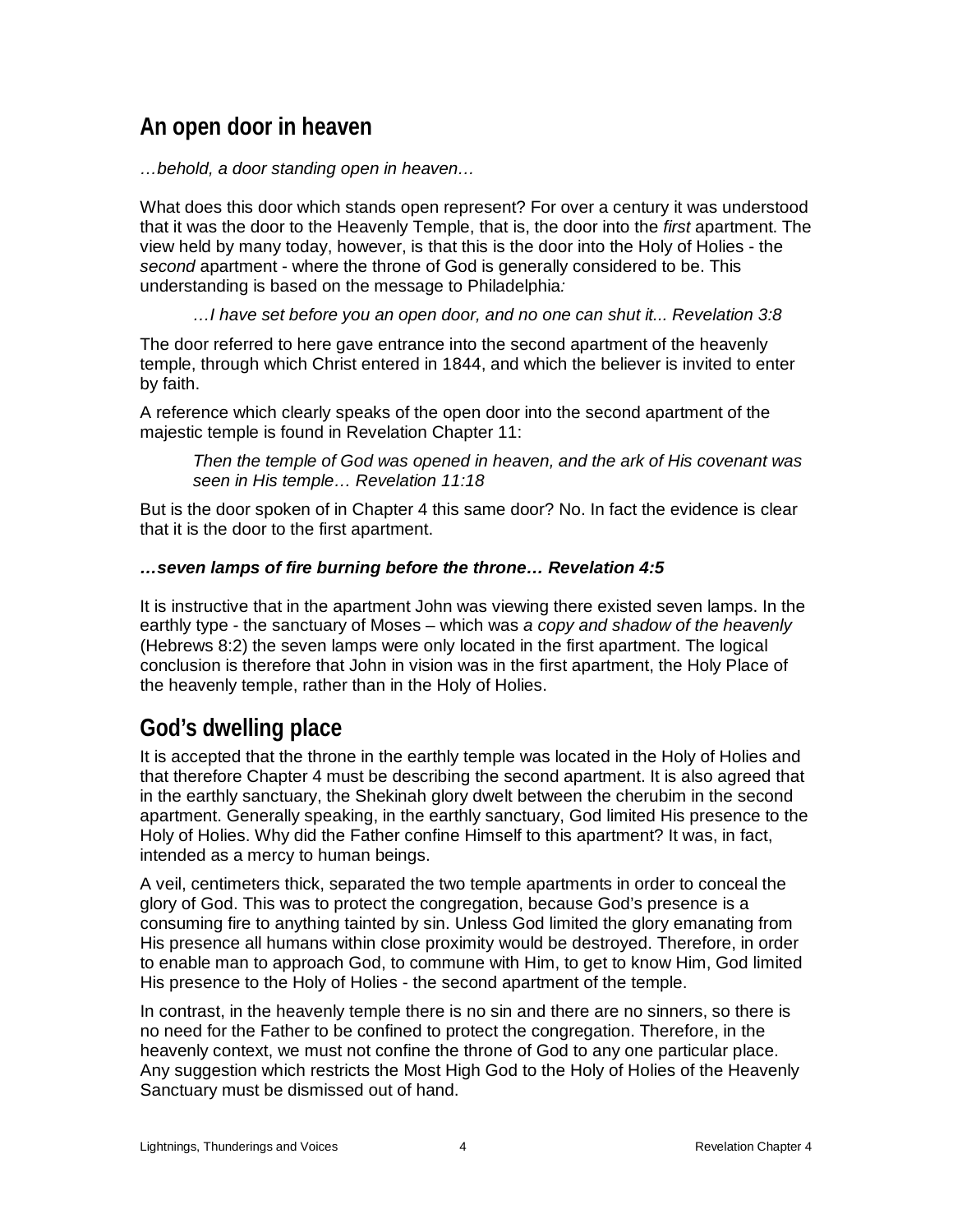It is important to note that even in the days of the earthly tabernacle, the presence of God was at times manifested in the first apartment in such a way that the priests were unable to enter into the sanctuary at all.

*This shall be a continual burnt offering throughout your generations at the door of the tabernacle of meeting before the LORD: where I will meet you to speak with you. And there I will meet with the children of Israel, and the tabernacle shall be sanctified by my glory. Exodus 29:42-43*

God met Israel at the door of the tabernacle – the door to the first apartment.

*Then the cloud covered the tabernacle of meeting, and the glory of the LORD filled the tabernacle. And Moses was not able to enter into the tabernacle of meeting, because the cloud rested above it, and the glory of the LORD filled the tabernacle. Exodus 40:34-35*

*Suddenly the Lord said to Moses, Aaron and Miriam, "Come out, you three, to the tabernacle of meeting!" So the three came out. Then the Lord came down in the pillar of cloud and stood in the door of the tabernacle, and called Aaron and Miriam. And they both went forward. Numbers 12:4-5*

How impressive this concept is! God stood in the door of the tabernacle of meeting.

*So Moses and Aaron went from the presence of the assembly to the door of the tabernacle of meeting, and they fell on their faces. And the glory of the Lord appeared to them. Then the Lord spoke to Moses... Numbers 20:6-7*

*And it came to pass, when the priests came out of the holy place, that the cloud filled the house of the LORD, so that the priests could not continue ministering because of the cloud; because the glory of the LORD filled the house of the LORD. 1 Kings 8:10-11* 

It shows that God, at times, was known to abide in the first apartment of the earthly tabernacle. As a consequence, we can expect the presence of God in the first apartment of the great antitypical heavenly temple, as well as in the second apartment.

There have been futile attempts to explain away the fact that in chapter four the seven lamps are presented as being in the same apartment as the throne of the Father. It has been claimed that when John was given this vision, he was in the first apartment looking through into the second apartment, where the throne was situated, and that near him in the first apartment stood the seven branched candlestick, or the seven lamps. This view flagrantly conflicts with the vastness of the eternal temple.

As one author declares,

*As in vision the apostle John was granted a view of the temple of God in heaven, he beheld there "seven lamps of fire burning before the throne"… Here the prophet was permitted to behold the first apartment of the sanctuary in heaven.[1](#page-4-0)*

It is crystal clear: the scene of Revelation Chapter 4 depicts the first apartment of the great heavenly temple.

<span id="page-4-0"></span><sup>1</sup> Ellen G. White, *Patriarchs and Prophets* (Boise, ID: Pacific Press Publishing Assn., 1958), 356.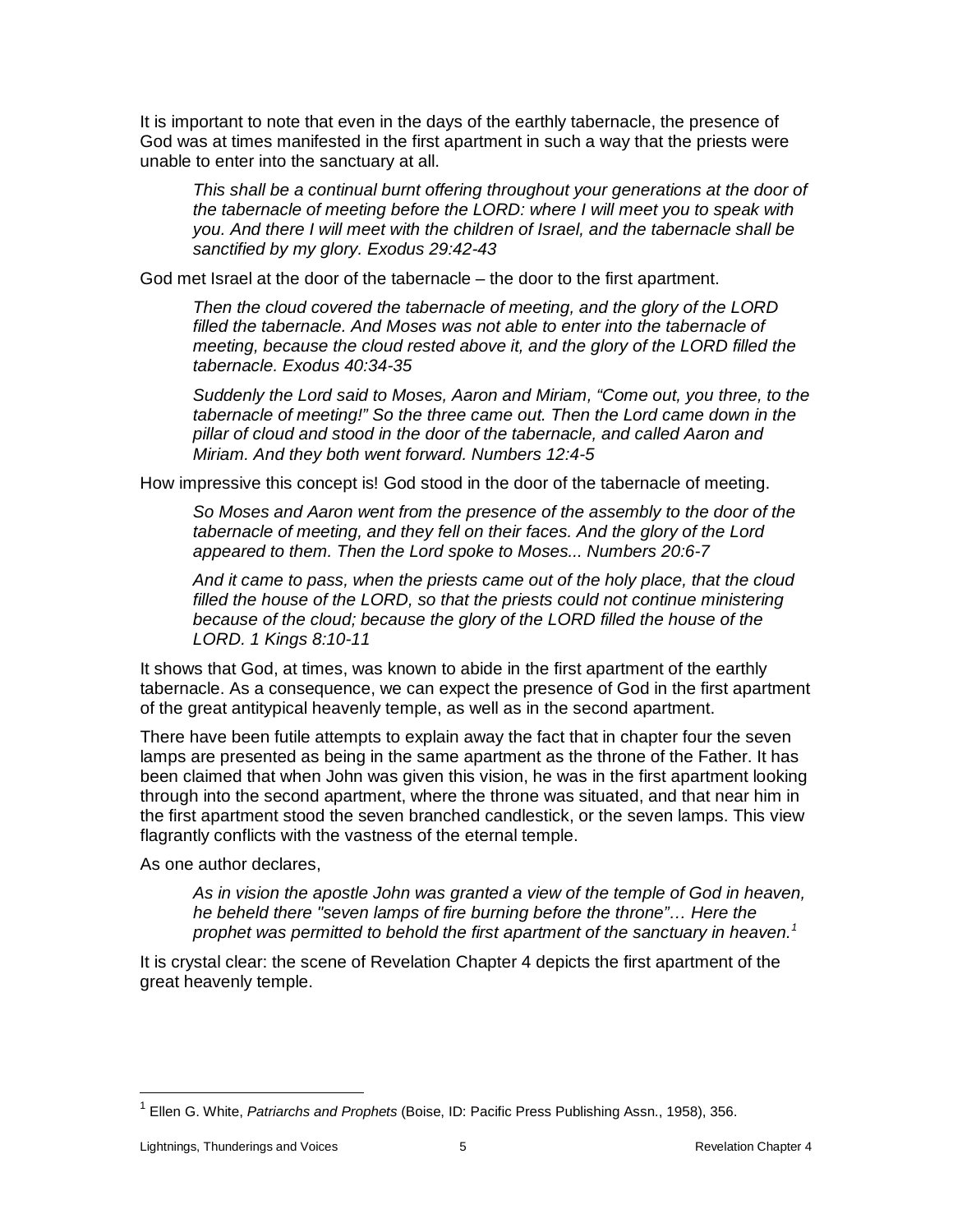# <span id="page-5-0"></span>**A picture of God**

We now come to a description of the Father Himself upon the throne.

#### *…a throne set* (positioned) *in heaven, and One sat on the throne. And He who sat there was like a jasper and a sardius stone in appearance; and there was a rainbow around the throne, in appearance like an emerald. Revelation 4:2-3*

Here the prophet does not describe the actual form of the Most High. Rather, he describes the colours that surround the Father. *Like a jasper!* Jasper is usually a deepred colour, although it is also known to be brown, yellow and even green. It is generally thought that here it denotes a deep red. The sardius – from the stone called Sard which was an orange or orange-red colour - undoubtedly refers to the glory that surrounds the Person of the Father. According to other scriptures, the Father is bathed in eternal fire, and fire has orange reddish hues. This is confirmed by the prophet Ezekiel who was also given a vision of the great God of the universe upon one of His thrones.

*And above the firmament over their heads was the likeness of a throne, in appearance like a sapphire stone:* (blue-white - a different throne from Chapter 4) *on… the throne was…the appearance of a man high above upon it…. I saw… the colour of amber, with the appearance of fire all around and within it, and from the appearance of his waist and downward, I saw as it were the appearance of fire, with brightness all around. Ezekiel 1:26-27*

No doubt these colours describe the glory, the fire, which surrounds the Person of the Father in the great eternal temple.

# <span id="page-5-1"></span>**God's throne room**

#### <span id="page-5-2"></span>**A rainbow**

As previously noted in Revelation 4:3, there is *a rainbow around the throne* (behind and to the sides of the throne) *…like an emerald*. This must present a magnificent backdrop to the eternal throne. *Like an emerald* denotes a greenish hue. How striking and beautiful this panorama must be.

Ezekiel also alludes to this backdrop –

*As the appearance of a rainbow in a cloud on a rainy day, so was the appearance of the brightness all around. This was the appearance of the likeness of the glory of the Lord. Ezekiel 1:28*

Why is a glorious rainbow shown as a backdrop to the fiery presence of the Most High? In fact it is quite significant: the rainbow represents the union of mercy and justice. As one author declares

*As the bow in the clouds is formed by the union of sunlight and shower, so the rainbow encircling the throne represents the combined power of mercy and justice. It is the mingling of judgment and mercy that makes salvation full and complete.*[2](#page-5-3)

 $\overline{a}$ 

<span id="page-5-3"></span><sup>2</sup> Ellen G. White, "Let the trumpet give a certain sound", *The Review and Herald* (December 13, 1892):par.7.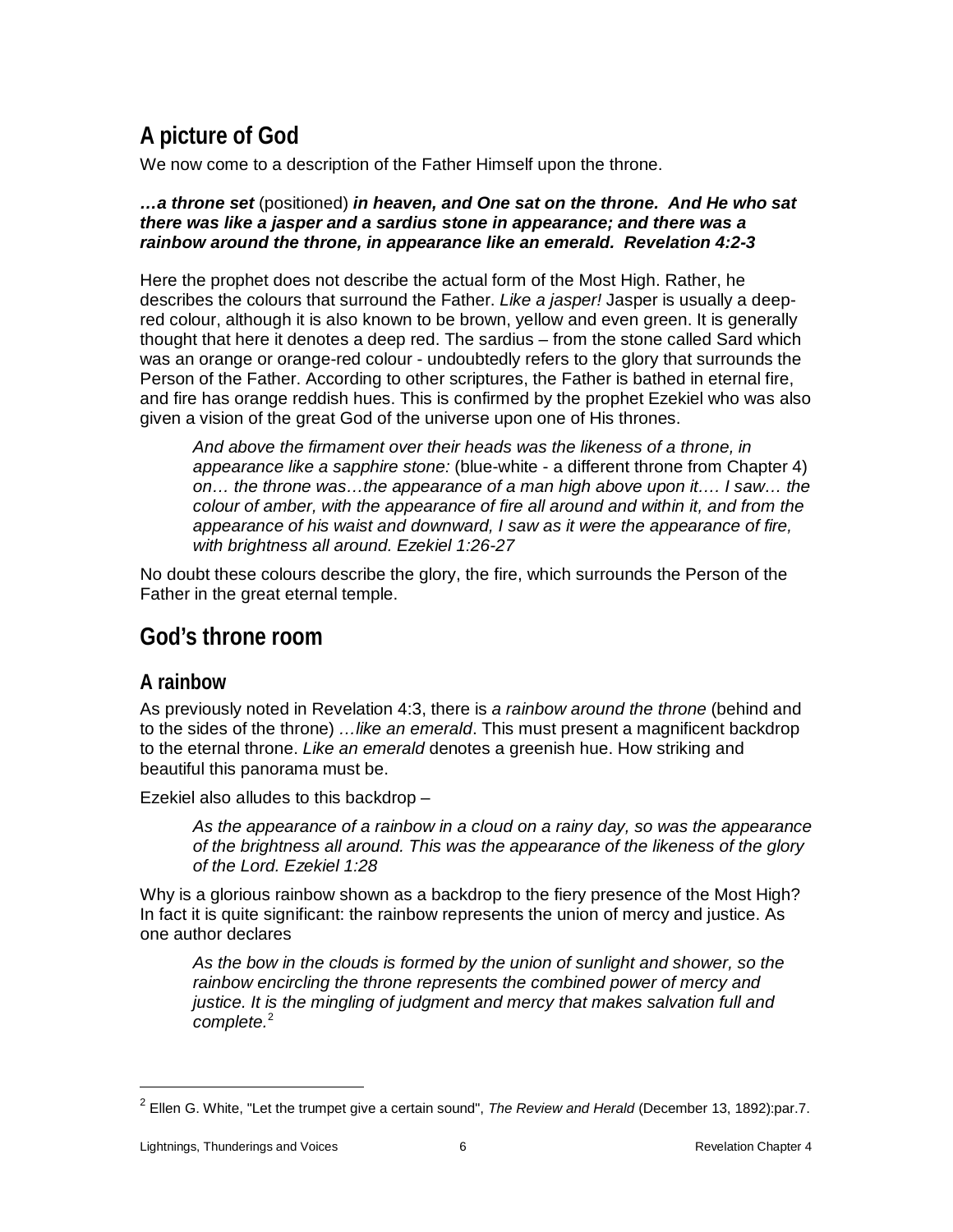The second attribute that the rainbow represents relates to God's covenant. After the mighty Flood in the days of Noah, God set the rainbow in the atmosphere to reassure Noah that the earth would never be overwhelmed by water again. The rainbow is a sign of God's everlasting covenant with the repentant members of the human race that He would save them from destruction. Consequently it is a symbol, primarily, that our God is a covenant-keeping God.

The universe of intelligent life, gazing upon the rainbow, are reminded that the great omnipotent Creator is a Being in whom they can trust - a God who keeps His word - a covenant-keeping Creator.

Is there a need for such a symbol in heaven? We need to remember that the great enemy had brought God's character into question. Questions had been insinuated into the minds of the inhabitants of the unfallen universe, but the rainbow serves to continually reassure them that they can trust their God - that the slanderous lies spread concerning Him would not stand.

#### <span id="page-6-0"></span>**The twenty-four elders**

The Revelator now describes the scene around the throne.

#### *Around the throne were twenty-four thrones, and on the thrones I saw twenty-four elders sitting, clothed in white robes; and they had crowns of gold on their heads. Revelation 4:4*

Crowns denote kingship and authority. How is it that there are those around the throne who have kingly authority? Does this mean that God shares His rule with others? Does the Creator delegate authority? The fact of the matter is that He does. God permits others to share in His eternal counsels. But does that mean that God requires counsel? It emphatically does not: our God is omniscient.

*Who has directed the Spirit of the LORD, or as His counselor has taught Him? With whom did He take counsel, and who instructed Him, and taught Him in the path of justice? Who taught Him knowledge, and showed Him the way of understanding? Isaiah 40:13-14*

However, while God does not need counselors, it appears that He shares His counsel with His created beings. God is a great sharer, not a dictator nor an autocrat. Intelligent creatures are permitted to share God's counsels so in a special sense they come to learn of and to know God. The Most High shares His rule with angelic beings. Lucifer, before he fell, shared in the ruling the universe. He declared

*I will exalt my throne above the stars of God. Isaiah 14:13*

Lucifer possessed a throne and he had ruling power, just as many other angels also have power to rule in the kingdom of God. The apostle Paul says:

*…to the principalities and powers in the heavenly places. Ephesians 3:10*

What is a principality? A domain ruled over by a prince: in this case an angelic prince. Our God is a wonderful sharer. He shares His rule, He shares his counsel.

What is the identity of these twenty-four elders? It appears that they have come from the earth.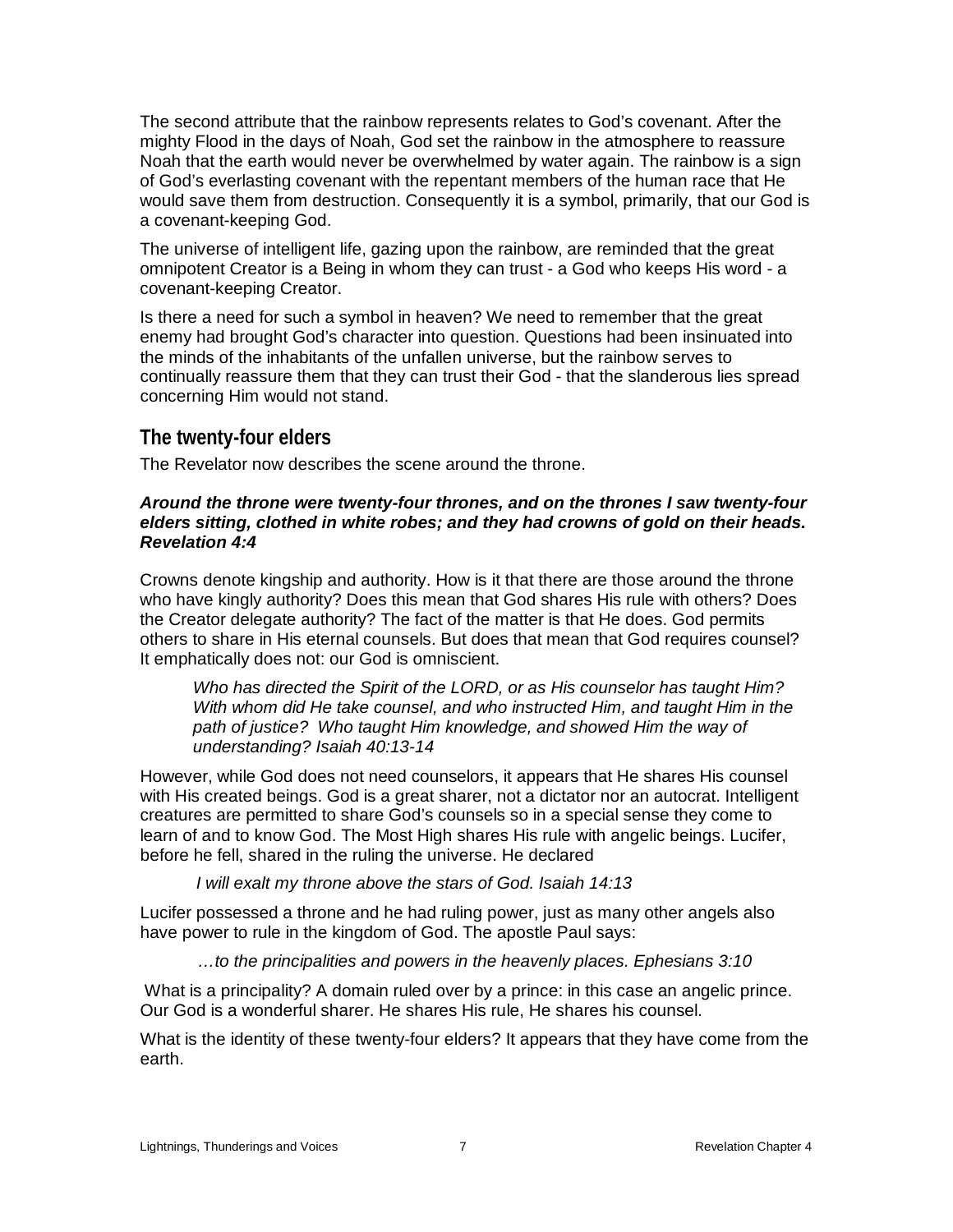#### *…You were slain, and have redeemed us to God by your blood out of every tribe and tongue and people and nation, and have made us kings and priests to our God and we shall reign on the earth. Revelation 5:9-10*

The twenty-four elders say: *You have redeemed us,* indicating that they must have come from earth. Not only that but they have entered into the scenario of the heavenly temple after the Calvary event, because they also say: *You were slain, and have redeemed us to God.* They have white robes, indicating that they are righteous in character, for the *fine linen* (or robes) *is the righteousness of the saints* (Revelation 19:8)*.* On earth they had developed Christian characters. They were overcomers. This is the significance of their crowns.

*Blessed is the man who endures temptation: for when he has been proved, he will receive the crown of life which the Lord hath promised to those who love him. James 1:12*

Some of the elders may also have been martyrs.

*…Be faithful until death and I will give you the crown of life. Revelation 2:10*

They may have been martyred for their faith in God before the first Advent of Christ.

They are *kings and priests* indicating that they are of the order of the priesthood of Melchizedek of which Jesus is High Priest. They are also priest-kings – assistant priests it seems – to Christ in the Heavenly Temple. The number twenty-four could correspond to the twenty-four divisions of the Aaronic priesthood of the Old Testament described in 1 Chronicles 24.

The twenty-four elders declare that they *were redeemed from the earth*. At what time, then, did this transpire? The apostle Paul, speaking of Jesus' ascension to heaven says

*When He ascended on high, He led captivity captive, and gave gifts to men. Ephesians 4:8*

Alternative translations indicate that *captivity* indicates a multitude of captives. So when Jesus ascended to heaven, He led a multitude of captives. Our God never compels or forces anyone. These captives must be willing captives, no doubt captives of love. At His ascension He led them to the kingdom. But who were these captives? Scripture gives a clue:

*And Jesus cried out again with a loud voice, and yielded up His spirit. Then, behold, the veil of the temple was torn in two from top to bottom; and the earth quaked, and the rocks were split, and the graves were opened; and many bodies of the saints who had fallen asleep were raised; and coming out of the graves after His resurrection, they went into the holy city and appeared to many. Matthew 27:50-53.* 

What a dramatic event! After the resurrection of Jesus there rose from the dead a company which had been victorious Christians, saints who were possibly also martyrs. John the Baptist may even have been in this company.

*…they went into the holy city and appeared to many. v 53*

What was the purpose of their visits to many in Jerusalem? When Jesus rose from the dead, the Roman soldiers were commanded to spread the rumour that the disciples had stolen the body of Jesus. This was done to hide the mighty truth of Jesus' resurrection. To counter the rumour, the Lord raised up this special company who went into the city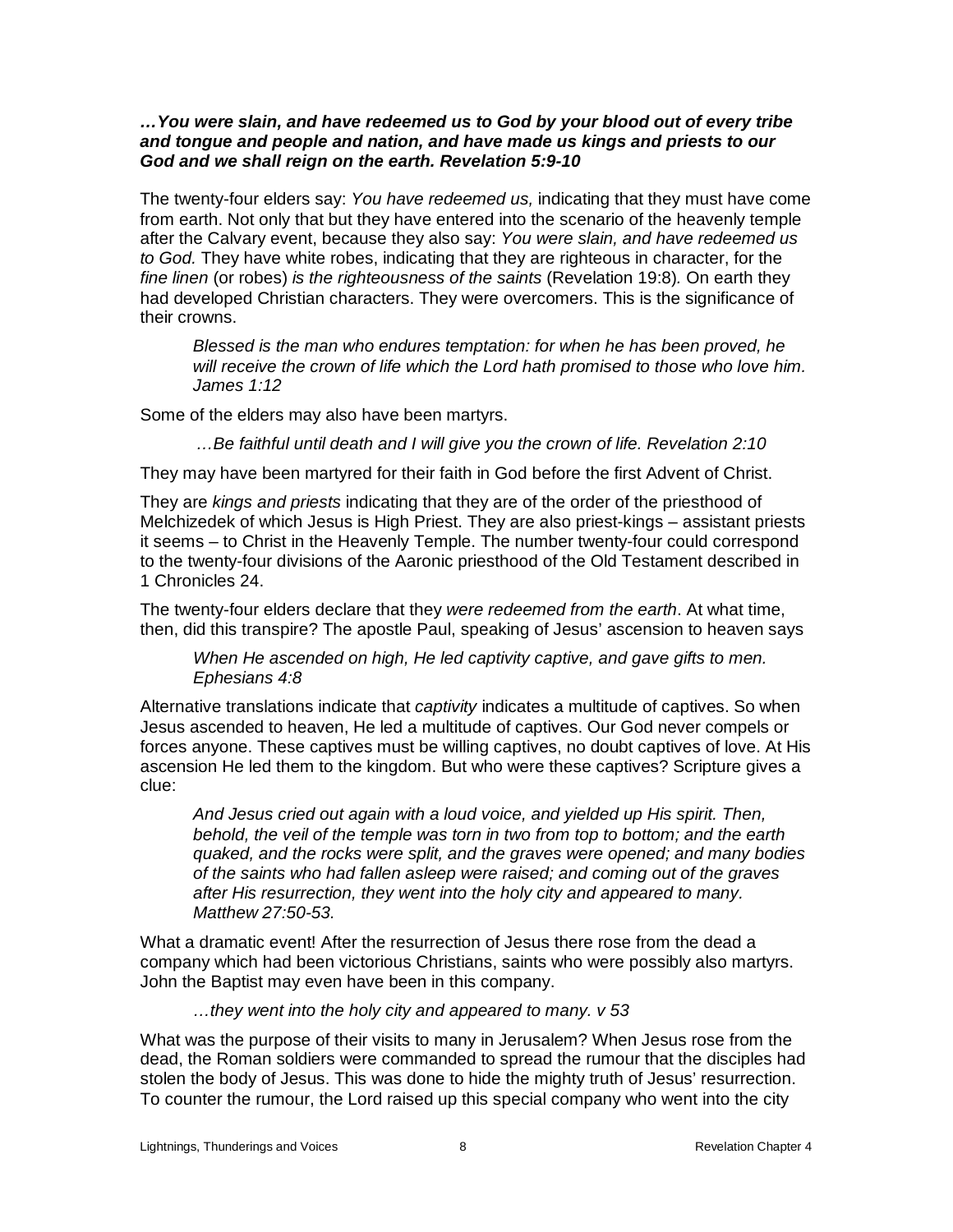and appeared to many, informing them of their own resurrection, but particularly of the resurrection of Jesus of Nazareth, proving that Jesus was the true Messiah.<sup>[3](#page-8-2)</sup> How fascinating are the ways of God!

The Revelator continues with a description of the atmosphere that surrounds the throne of God.

#### *And from the throne proceeded lightnings, thunderings, and voices… v5*

What does this imagery mean? Several times in the book of Revelation we find a similar expression. It appears that this is a description of the unceasing, awe-inspiring activity connected with the administration of the universe. We are being given a glimpse here of the throne of God as the Control Centre. Our God is a God of action, a God of activity.

#### <span id="page-8-0"></span>**Angelic messengers**

When we read Ezekiel's vision, the movements of the angelic beings around the throne are a significant feature - they are the messengers of Jehovah. The description throws light on the expression of verse 5 above. Ezekiel speaks of

*…the living creatures…in appearance like a flash of lightning. Ezekiel 1:14*

*When they went, I heard the noise of their wings, like the noise of many waters, like the voice of the Almighty, a tumult like the noise of an army; and when they stood still they let down their wings. Ezekiel 1:24*

What a sensational atmosphere!

*And the sound of the wings of the cherubim was heard even in the outer court, like the voice of Almighty God when he speaks. Ezekiel 10:5*

As these mighty beings launch themselves from around the throne and then return, it is like a flash of lightning, accompanied by a sound like thunder. We experience just a hint of what this must be like when encountering the powerful force of a military aircraft taking off. Even greater visceral impact is felt before the throne of God, the centre of the universe, a place of tremendous activity. As the messengers of God, at the behest of the Infinite flash their way to and fro from the throne across the vast universe, there proceed *lightnings, thunderings, and voices*. This must be what the apostle is describing as he gazes at the activity and experiences the atmosphere around the throne.

#### <span id="page-8-1"></span>**The Holy Spirit**

The Revelator continues

#### *…And there were seven lamps of fire burning before the throne, which are the seven Spirits of God. v5*

We have already referred to the seven lamps of fire, but what is meant by *the seven Spirits of God?* Are these lamps the same as the seven Spirits of God?

<span id="page-8-2"></span><sup>3</sup> Ellen G. White, *The Desire of Ages* (Mountain View, CA.: Pacific Press Publishing Assn., 1898), 786.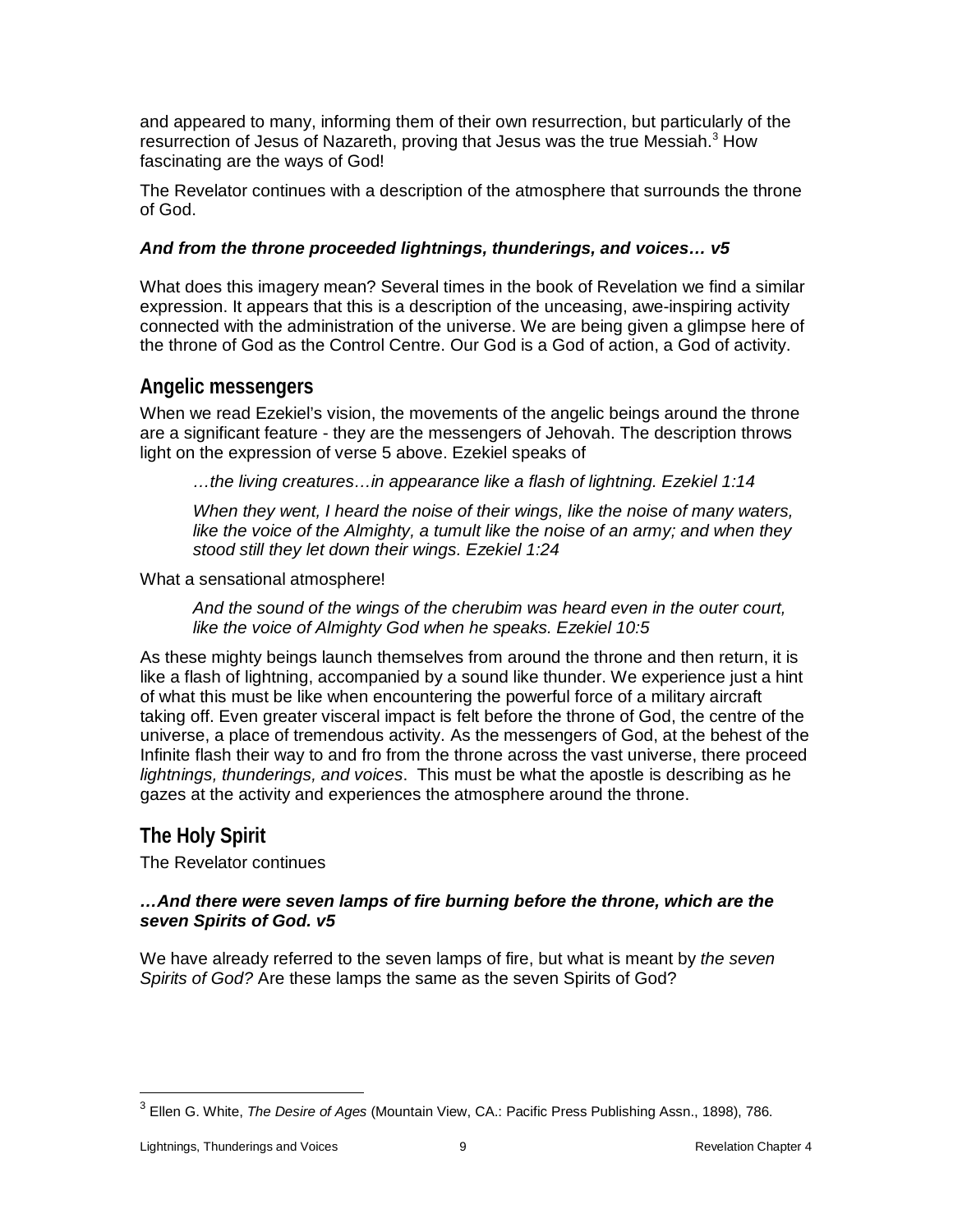*The seven spirits* is a term describing the Holy Spirit – the Third Person of the Godhead. But why are there *seven*? It is because seven denotes completeness and continuity. In fact Scripture ascribes seven qualities to the Holy Spirit:

*The Spirit of the Lord shall rest upon him* (the Messiah) *the Spirit of wisdom and understanding, the Spirit of counsel and might, the Spirit of knowledge and of the fear of the Lord. Isaiah 11:2*

The *Spirit of the Lord* denotes Christ's

- 1. deity
- 2. wisdom
- 3. understanding
- 4. counsel
- 5. might
- 6. knowledge
- 7. entitlement to be feared (or the right to be given reverence).

Returning to Revelation 4:5:

*…And there were seven lamps of fire burning before the throne, which are the seven Spirits of God. v5*

Does this text imply then that the seven lamps are not really there at all, but instead represent the Holy Spirit's presence in the Heavenly Temple? This requires a detailed explanation.

Since the day of Pentecost in 31AD, the Holy Spirit has resided upon the earth. This Person, being divine, is omnipresent; however in a special sense He now resides upon this earth. Jesus said

*And I will pray the Father, and He will give you another Helper* (Paraclete)*, that He may abide with you forever. John 14:16.*

To *abide* means to *dwell*. The dwelling-place of the Holy Spirit is upon this earth. Jesus said

*I will not leave you orphans; I will come to you*. John 14:18

We have the Great Comforter with us continually. Again Jesus said

*Nevertheless I tell you the truth. It is to your advantage that I go away; for if I do not go away, the Helper will not come to you; but if I depart, I will send Him to you. John 16:7.*

The Holy Spirit resides upon the earth as the Vicar of Christ. He is God on earth and the director of the work of God on earth. Thus the seven literal lamps of fire in the heavenly temple represent the Holy Spirit upon the earth.

#### <span id="page-9-0"></span>**A principle of interpretation - spiritual vs literal**

It is appropriate at this point to enunciate an important principle of interpretation. This principle has been neglected but if it understood and applied it will save much confusion and misunderstanding.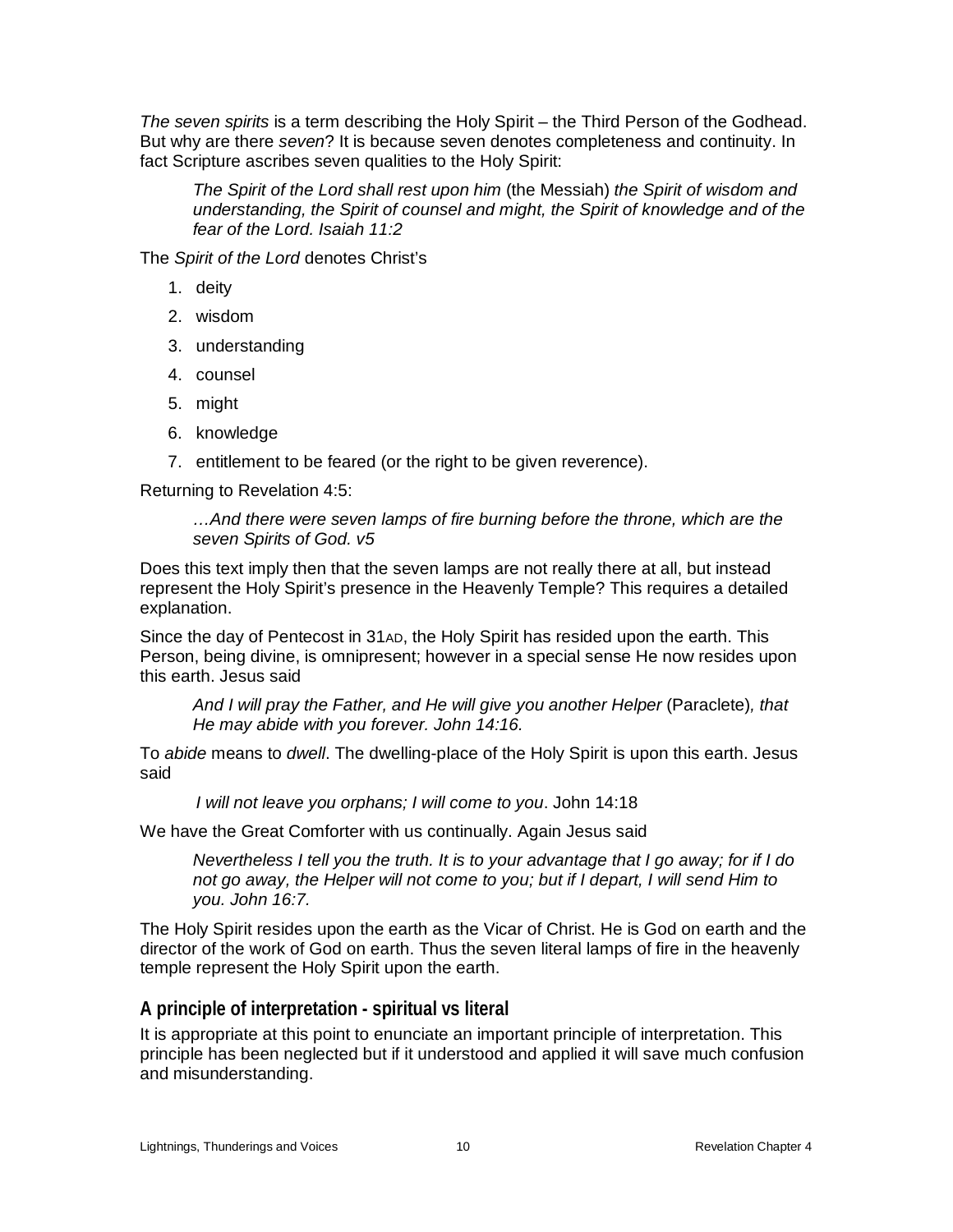Since Pentecost, that is, since the beginning of the Christian era, we have been living in what the Spirit of Prophecy describes as *the dispensation of the Spirit*. [4](#page-10-0) In this era the things of the kingdom of God have two main applications – literal and spiritual. In the heavenly realm they have a *literal* application but in the earthly realm of the kingdom of grace, they have a *spiritual* application.

Today we find that this principle is often reversed. Often when the heavenly temple is spoken of, it is spoken of as a spiritual temple. Things in heaven are described as being spiritual or wholly symbolic. This is incorrect: the opposite is true. To illustrate:

**The Godhead** - In heaven we have God the Father, a literal God. On earth we have God the Holy Spirit, a spiritual God, the third Person of the Godhead. In heaven Jesus Christ is present literally, but on earth Jesus Christ is present spiritually - *…lo, I am with you always, even unto the end of the age. Matthew 28:20.*

**City of God** - In heaven we have the Holy City - a literal city, but on the earth now we also have a *Holy City*. Scripture speaks of it in Hebrews 12:22-23 and in the book of Revelation, referring to the time of Papal supremacy. Is this a literal city or a spiritual city? It is a spiritual city, the city of the Christian church.

**Temple** - Again, in heaven there is a literal temple, on earth a spiritual temple of believers (Ephesians 2:20-22). In heaven there is a literal throne. On earth there is a spiritual throne, the throne of the heart. In heaven the Holy City is comprised of literal stones. On earth the Christian church is formed of spiritual stones (believers) (1 Peter 2:5).

**Priesthood** - In heaven there is a literal priesthood consisting of Christ and the twentyfour elders. On earth there is a spiritual priesthood – the priesthood of believers. In heaven there is a literal intercessor – Jesus Christ – *the one mediator between God and man*. On earth, there is a spiritual intercessor, the Holy Spirit, who *makes intercession for us with groanings which cannot be uttered.* (Romans 8:26).

**Altar** - In heaven there is a literal altar of incense. On earth there is a spiritual altar of incense, the altar of the human heart. In heaven there is literal incense, on earth there is spiritual incense (prayer). In heaven there are literal offerings of Christ's blood and righteousness. He pleads before His Father, "My blood, my blood". His blood and character are literally in His person. His righteousness is literally in heaven – a living righteousness. On earth, now, there are spiritual offerings – the offerings of prayer, of praise, of thanksgiving (1 Peter 2:5 and Heb. 13:15). The righteousness referred to is a spiritual righteousness received through the Holy Spirit.

**Lampstands** - In heaven there are literal lamp stands, or lamps. On earth there are spiritual lamps. They symbolize the seven churches, that is, the Christian church through history (Revelation 1:20). In heaven there is literal light in the lamp stands. On earth there is spiritual light in the lamp stands – the light of the Holy Spirit – the light of truth.

**Shewbread** - In heaven there is literal shewbread. On earth in the spiritual temple there is spiritual bread – the Word of God by which alone man can live. In heaven there is a literal river of life. On earth there is the spiritual river of life: according to John 7:38-39, this river of life is the Holy Spirit.

**Tree of Life** - There is a literal tree of life in heaven. On earth at this time there is a spiritual tree of life – the Word of the living God. In the kingdom of glory at the Second

 $\overline{a}$ 

<span id="page-10-0"></span><sup>4</sup> Ellen G. White, Manuscript Release No.99, *The importance, work and influence of the Holy Spirit*, 30:1.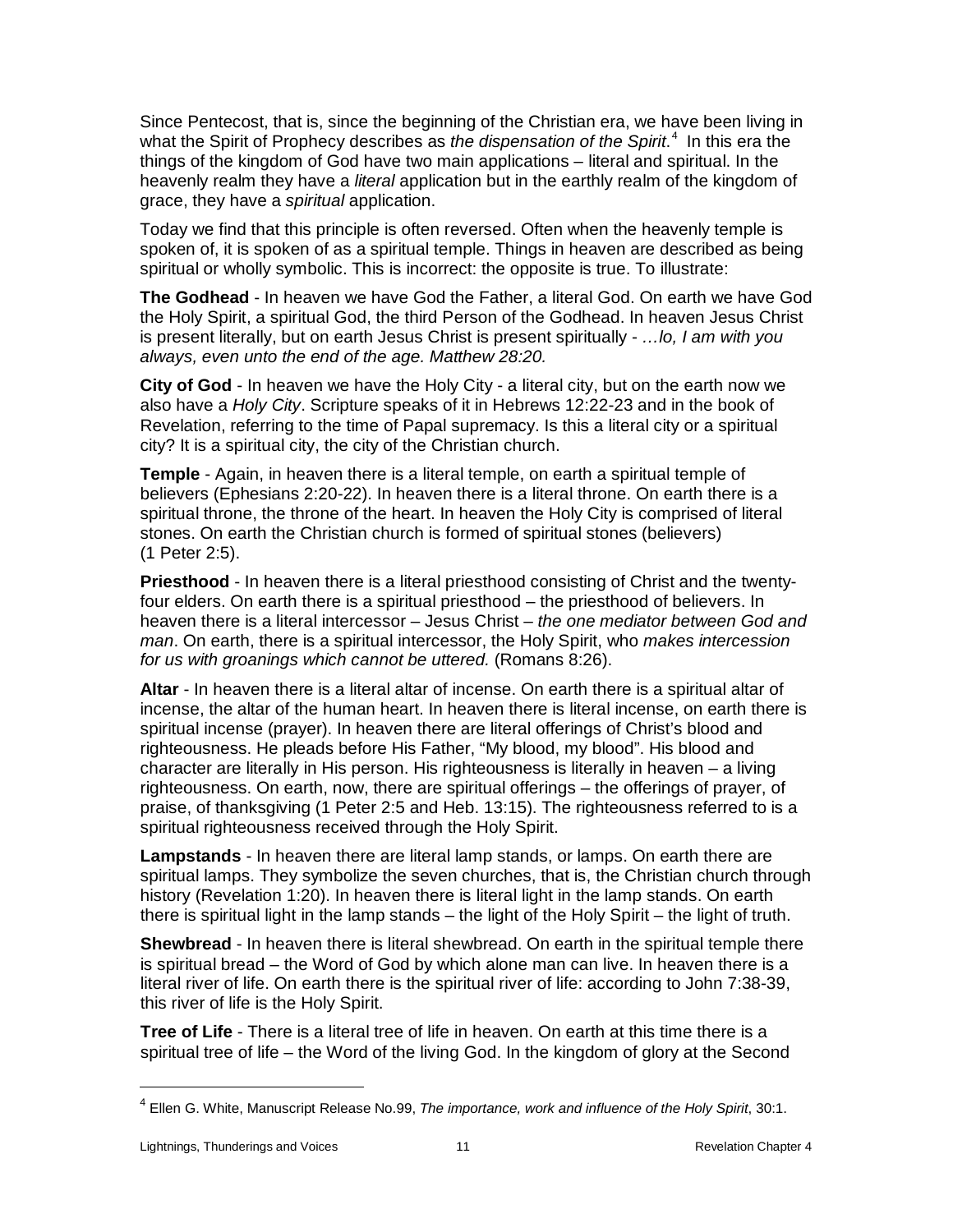Advent there will be a literal resurrection of believers. On earth now, there is a spiritual resurrection of believers – the rebirth – the fact of being *born again*.

**God's Law** - In heaven, God's law is inscribed on literal tablets in the literal ark in the literal temple. On earth, God's law is inscribed on the spiritual tablets of the human heart, in the spiritual temple of the believer.

**Eternal life** - In heaven there is eternal life for the believer - literally. Now, on earth, there is eternal life for the believer, but only in a spiritual sense.

Again, believers in heaven will literally sit with Christ

*To him who overcomes I will grant to sit with Me on My throne. Revelation 3:21*

According to Ephesians 2:6 in a spiritual sense believers on earth sit with Christ in heavenly places.

**God's Kingdom** - There is a literal kingdom of glory in heaven and there is a spiritual kingdom of grace on earth. Jesus is a literal king in the kingdom of glory; however on earth He remains a spiritual king.

Here, we believe, is a great principle which is very relevant. When properly applied, it will help to avoid error and confusion, particularly in regard to the heavenly sanctuary and the priesthood of the Lord Jesus Christ. In order to clarify this principle further examples of its application are provided the table found in Appendix A.

#### <span id="page-11-0"></span>**The sea of glass**

#### *Before the throne there was a sea of glass, like crystal. Revelation 4:6*

This sea of glass is a vast shining area before the throne of God. When travelling through what were previously communist countries in Eastern Europe, one was reminded of this imagery. The practice of the communist governments once they took over a country was to demolish the buildings in the centre of the main cities to create a vast square. The purpose of the square was to provide for their massed parades, vast assemblies and where the leaders received obeisance from the populace.

In God's kingdom, in the first apartment of that awesome sanctuary, there is a mighty assembly area called *the sea of glass*. Who is it who will assemble on that vast sea? Revelation describes one group which will be there.

*And I saw something like a sea of glass mingled with fire, and those who have the victory over the beast, over his image and over his mark and over the number of his name, standing on the sea of glass, having harps of God. They sing the song of Moses, the servant of God, and the song of the Lamb… Revelation 15:2-3.*

Isn't that thrilling? One day, if faithful, all the saints will stand upon that sea of glass.

*After these things I looked, and behold, a great multitude which no man could number, of all nations, tribes, peoples and tongues, standing before the throne and before the Lamb, clothed with white robes, with palm branches in their hands. Revelation 7:9*

Millions upon millions of redeemed will stand on the sea of glass, as well as multiplied millions of angelic beings (Revelation 7:11). They will join the great heavenly choir in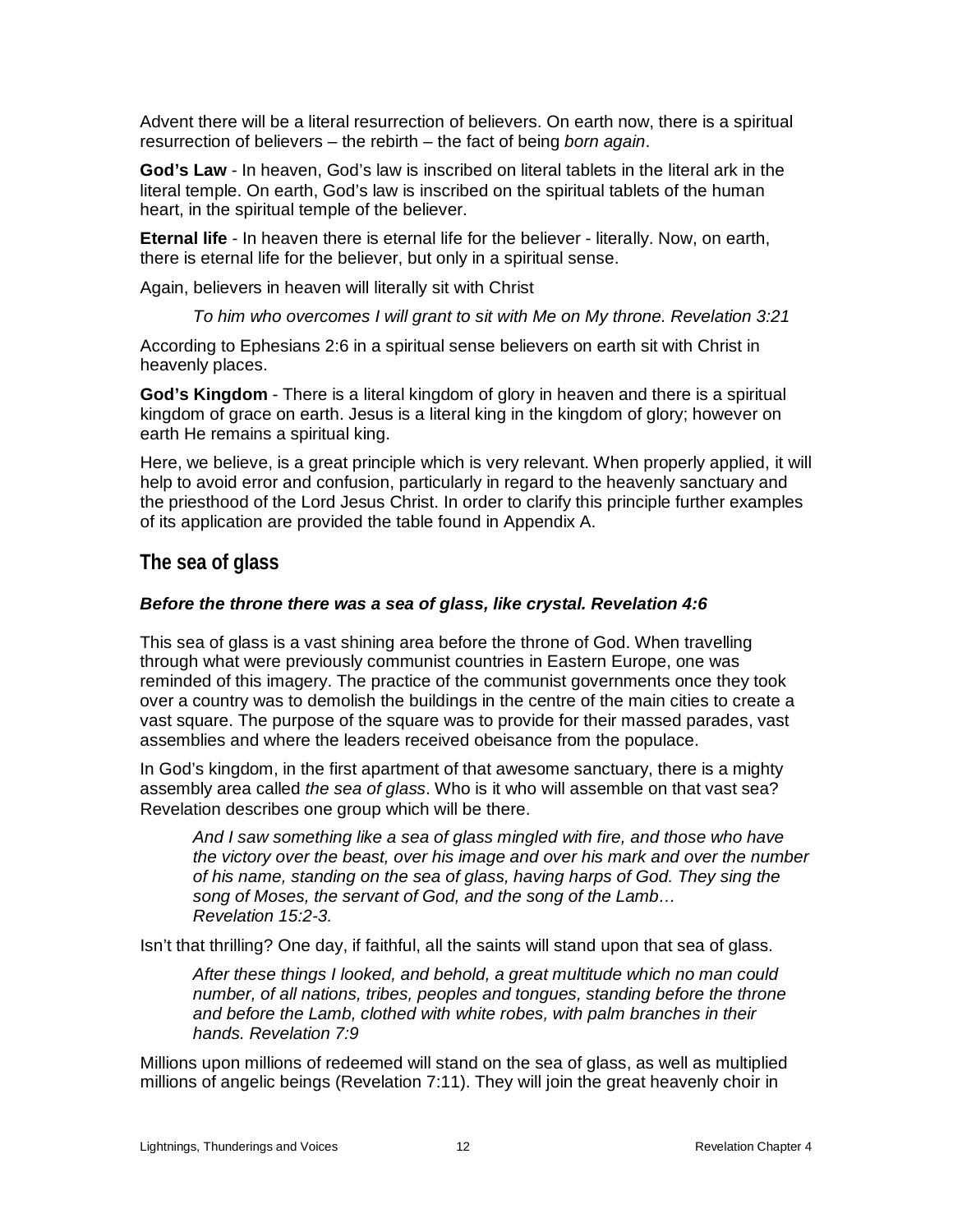praise of the Most High. This reveals the vastness of the first apartment of the heavenly sanctuary and confirms the description penned by Ellen G. White:

*The heavenly temple, the abiding place of the King of kings, where "thousand thousands ministered unto Him, and ten thousand times ten thousand stood before Him", that temple filled with the glory of the eternal throne, where seraphim, its shining guardians, veil their faces in adoration - no earthly structure could represent its vastness and its glory.* [5](#page-12-2)

#### <span id="page-12-0"></span>**The four living creatures**

#### <span id="page-12-1"></span>**Description**

The next scene around the throne is rather strange when it is first read.

*… And in the midst of the throne, and around the throne, were four living creatures full of eyes in front and in back. The first living creature was like a lion, the second living creature like a calf, the third living creature had a face like a man, and the fourth living creature was like a flying eagle. And the four living creatures, each having six wings, were full of eyes around and within. And they do not rest day or night, saying: "Holy, holy, holy, Lord God Almighty, who was and is and is to come! Revelation 4:6-8.*

This is truly an impressive but intriguing scene! Who are these four living creatures?

They are described as being *full of eyes in front and back.* Knox's translation reads *they had eyes everywhere, to see before them and behind them.*

Ezekiel, in his vision of the throne, also described these living creatures as…

*…full of eyes, all around the four of them. Ezekiel 1:18*

*And their whole body, with their backs, their hands, their wings, and the wheels, were full of eyes round about, and the wheels that the four had were full of eyes all around. Ezekiel 10:12*

For this characteristic to be mentioned frequently means it must be a significant trait. One commentator states that they were *teeming with eyes*. When Zechariah predicted the coming Messiah, he likened Him to a stone with seven eyes:

*… upon one stone shall be seven eyes. Zechariah 3:9* 

Again in Revelation Chapter 5 where it speaks of the Lamb before the throne, it says He had *seven horns and seven eyes.* Eyes always denote perfect intelligence, but in all likelihood the meaning is deeper than that. Perhaps the key to this mystery is found in the book of Daniel, a book which is closely coupled with the book of Revelation. When Daniel described the heavenly beings about the throne, he employed a significant word:

*I saw in the visions of my head while on my bed, and there was a watcher, a holy one coming down from heaven…. And inasmuch as the king saw a watcher and a holy one coming down from heaven… This decision is by the decree of the watchers, and the sentence by the word of the holy ones. Daniel 4:13, 23, 17*

<span id="page-12-2"></span><sup>5</sup> Ellen G. White, *Patriarchs and Prophets* , 357.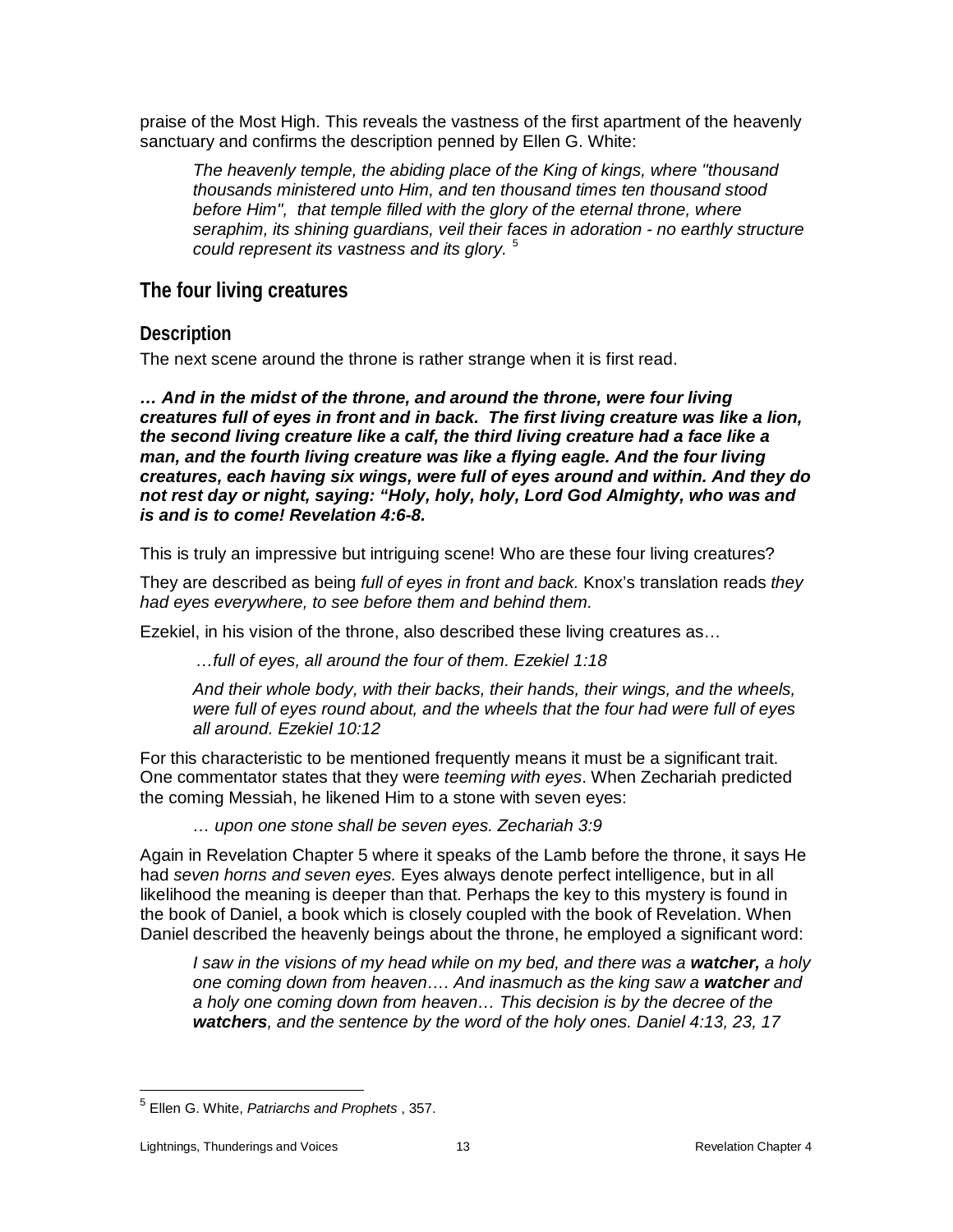These heavenly beings are spoken of as *watchers*. What is it they watch with? They watch with their eyes of course. What would they be watching? Usually, the heavenly host is very observant of what transpires on earth, but here, in this verse, it refers to watchfulness in heaven. Perhaps it represents the eternal vigilance, the unwearied watchfulness, the infinite sensibility of the heavenly beings that wait upon God, the One who *neither slumbers nor sleeps*.

Jesus alluded to these heavenly beings when He said,

*Take heed that you do not despise one of these little ones* (children)*; for I say to you, that in heaven their angels always see the face of my Father who is in heaven. Matthew 18:10*

The angels of God around the throne appear to be the highest order of angels with a function of administering the purposes of the Deity. These living beings are continually conscious of God, always aware of every expression on the face of the Divine. Perhaps this is the significance of the phrase that *they are full of eyes*. The expression could mean that they are so designed that they continually observe the face of God and are alert to His every request. They are supremely sensitive to every sign and every expression of the Eternal One so that they can be the special messengers of the Most High. As the Psalmist said:

*The Lord has established His throne in heaven, and his kingdom rules over all. Bless the Lord, you His angels, who excel in strength, who do his word, heeding the voice of His word. Bless the Lord, all you His hosts, you ministers of His, who do His pleasure. Psalms 103:19-21*

As such it becomes understandable that they are described as being *full of eyes* and consequently eternally watchful.

The four living beings are also described as having the faces of four different creatures and having six wings each. This corresponds with Isaiah's description:

*I saw the Lord sitting on a throne, high and lifted up, and the train of His robe filled the temple. Above it stood seraphim; each one had six wings: with two he covered his face, with two he covered his feet, with two he flew. Isaiah 6:1-2*

With two wings the seraphim covered their faces, denoting reverence for the Most High; with two wings they covered their feet, denoting humility; and with two wings they flew, denoting their response to God's commands.

*And one cried unto another and said: Holy, holy, holy, is the Lord of hosts. v3*

No doubt these are the same beings that John saw in Revelation Chapter 4.

#### Ezekiel declared

*This is the living creature I saw under the God of Israel by the river of Chebar, and I knew they were cherubim. Ezekiel 10:20*

Isaiah called them *the seraphim,* which denotes a special order of angels. The special orders of angels who continually attend the throne of God are designated as either seraphim or cherubim. They are described as having the faces of a lion, an ox (or calf), a man and an eagle. Ezekiel indicates that they each have four different faces

*…each had the face of a man, each…had the face of a lion…each had the face of an ox…each had the face of an eagle. Ezekiel 1:10*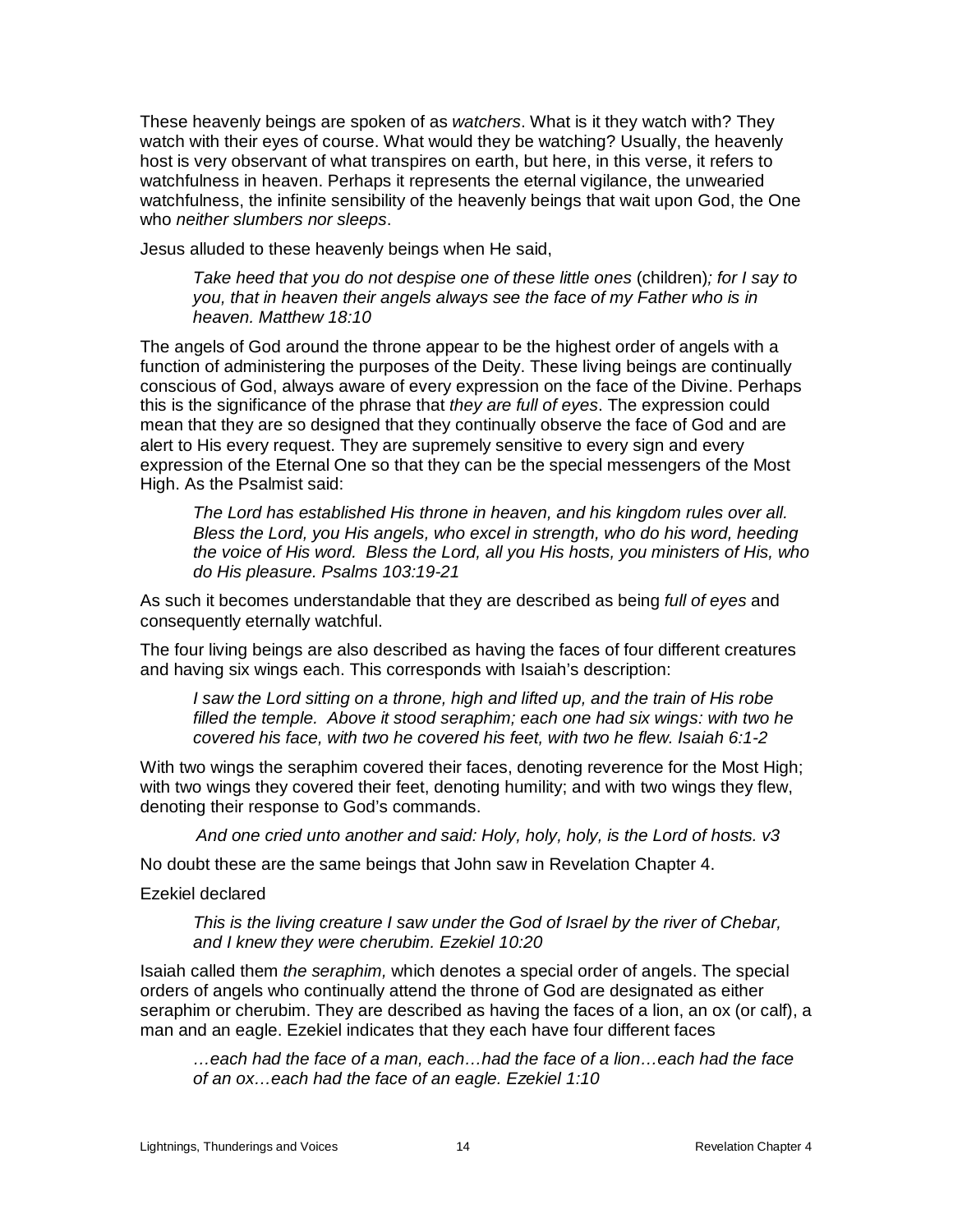Our initial reaction to this image is that these creatures must be somewhat grotesque in their appearance. However we need to remember that these are simply descriptions used by the authors, based on their limited experience, which enabled them to distinguish the different types of faces observed on these beings. In any event they surely would have been impressive in appearance.

#### <span id="page-14-0"></span>**Significance of the four faces**

Let us now consider the significance of the four faces of these fantastic seraphim and cherubim. We will apply the principle *literal in heaven and spiritual on earth*. The passage tells us that in heaven there are four literal creatures, beings with four actual faces which are like those of a lion, man, ox and eagle. We cannot be certain of the significance of these faces, but the following notion may give us an insight.

Perhaps these four faces present the four aspects of the Deity, particularly of Jesus Christ, God the Son. The lion denotes kingliness or royalty while the man represents humanity, which involves mediation and priesthood. The ox represents service and sacrifice while the fourth, the eagle, soaring into the heavens, denotes divinity.

The four faces could also represent other aspects of the Godhead. In the lion we have bravery and courage; in the man we have sympathy and reason; in the ox we have strength and patience; in the eagle we have inspiration.

Notice also that the face of each of the four creatures is representative of the head of its family. The lion is *king* of the beasts; man is the *head* of humanity; the ox is the *chief* of cattle; and the eagle is the *ruler* of birds. These creatures may be portraying the royalty and headship of our great God of the universe. He is *King of kings and Lord of lords*.

On earth, however, these four faces would have a spiritual application and Scripture reveals this to be so. When Israel tarried in the wilderness the twelve tribes were divided into four groups around the tabernacle of God. Each of the four groups had a standard. Judah's standard was the lion, representative of a kingly tribe. Ephraim's standard showed an ox or calf. Reuben's standard had the face of a man. Dan's standard had an eagle. These standards were the symbols of the coming Messiah.

When we come to the New Testament, after the Messiah had arrived, we find in the four gospels that the same symbolism is found. In the gospel of Matthew we have Jesus presented as a king - the lion. In Mark's gospel we have Jesus presented as a servant and sacrificial victim - the ox. In the gospel of Luke we have Jesus presented as the Son of man, denoting his humanity. In the gospel of John, the emphasis is on Jesus' deity, His divinity.<sup>[6](#page-14-1)</sup>

These symbols also represent in the Lord Jesus the traits of courage, bravery, patience, sympathy and aspiration. Jesus, in His earthly existence, lived out completely these beautiful characteristics.

<span id="page-14-1"></span><sup>6</sup> Andrew Jukes, *The characteristic differences of the four Gospels* (London: James Nisbet & Co., 1853), 23.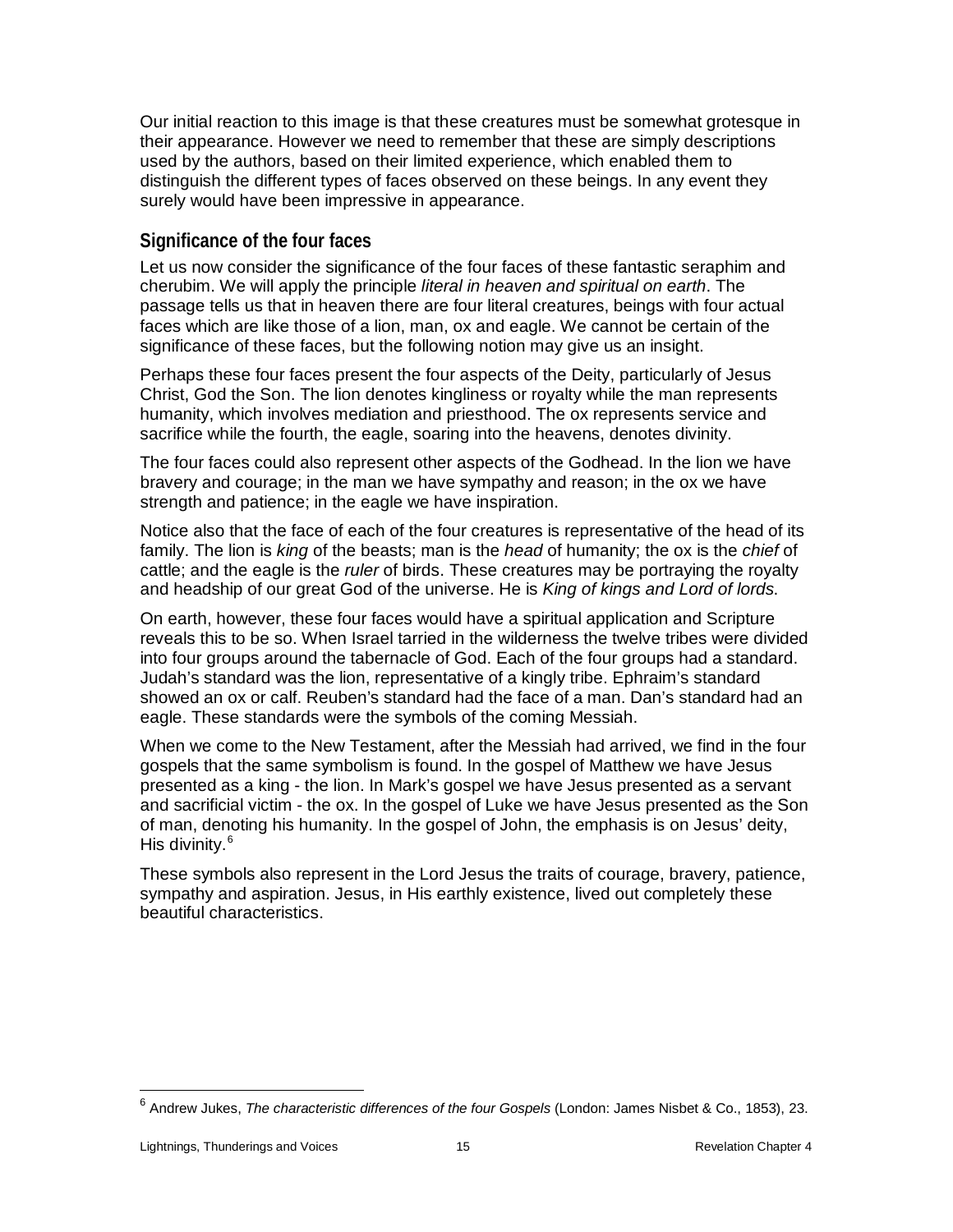#### <span id="page-15-0"></span>**Roles of the living creatures**

What is the role of the living creatures, the seraphim and cherubim?

*This is the living creature that I saw…under the God of Israel. Ezekiel 10:20*

They are *under God*: that is, they uphold God.

*Above the firmament* (or platform of the throne) *that was over their heads was the likeness of a throne, in appearance like a sapphire stone: on the likeness of the throne was a likeness with the appearance of a man high above it. Ezekiel 1:26*

In Ezekiel Chapters 1 and 10 the prophet describes a vision of the throne of God. He saw a gigantic chariot-like vehicle approaching from the northern heavens. It was comprised of mighty wheels that were as high as the sky. These wheels were living wheels, formed of cherubim. On top of these gigantic living wheels was a firmament, a platform, and on this foundation was a throne. On this throne was One with *the appearance of a man.* The Spirit of Prophecy states that this was *The Eternal One*. [7](#page-15-1)

One of the roles of the cherubim and the seraphim is to transport the Deity. This seems to be God's chosen method when He travels *in state*.

#### *He rode upon a cherub and did fly. Psalm 18:10*

Such language was once thought to be simply poetic. We now realize this is the exact truth. Our great God is enthroned upon the cherubim, and as they flash their way through the vast regions of space. God, as it were, flies as He travels in state upon His throne.

*The chariots of God are twenty thousand, even thousands of thousands* (angels); *the Lord is among them, as in Sinai, in the Holy Place. Psalm 68:17*

Not only is this the chosen method of transport for God the Father, it is apparently that of God the Son as well. When Jesus returned to heaven after His resurrection, how was it that He ascended? He was surrounded by a cloud of angels and disappeared from sight as He traveled toward the kingdom. What mode of transport did He employ? Notice this statement from the Spirit of Prophecy:

*He slowly ascended from among them, drawn heavenward by a power stronger than any earthly attraction. As He passed upward, the awe-stricken disciples looked with straining eyes for the last glimpse of their ascending Lord. A cloud of glory hid Him from their sight; and the words came back to them as the cloudy chariot of angels received Him, "Lo, I am with you always, even to the end of the world."* [8](#page-15-2)

The angels of God in the form of a mighty chariot transported the Lord Jesus back to heaven. How marvelous an event, these angels fulfilling their appointed role! But it doesn't stop there. When God's people ascend to heaven, they too will travel by this special mode of transport.

*The risen saints are caught up to meet their Lord in the air. Angels "gather together the elect from the four winds, from one end of heaven to the other." Little children are borne by holy angels to their mothers' arms. Friends long separated by death are united, nevermore to part, and with songs of gladness ascend* 

<span id="page-15-2"></span><span id="page-15-1"></span><sup>7</sup> Ellen G. White, *Testimonies to the Church* (Mountain View, CA: Pacific Press Publishing Assn., 1948), <sup>8</sup> Ellen G. White, *The Desire of Ages* , 830-831.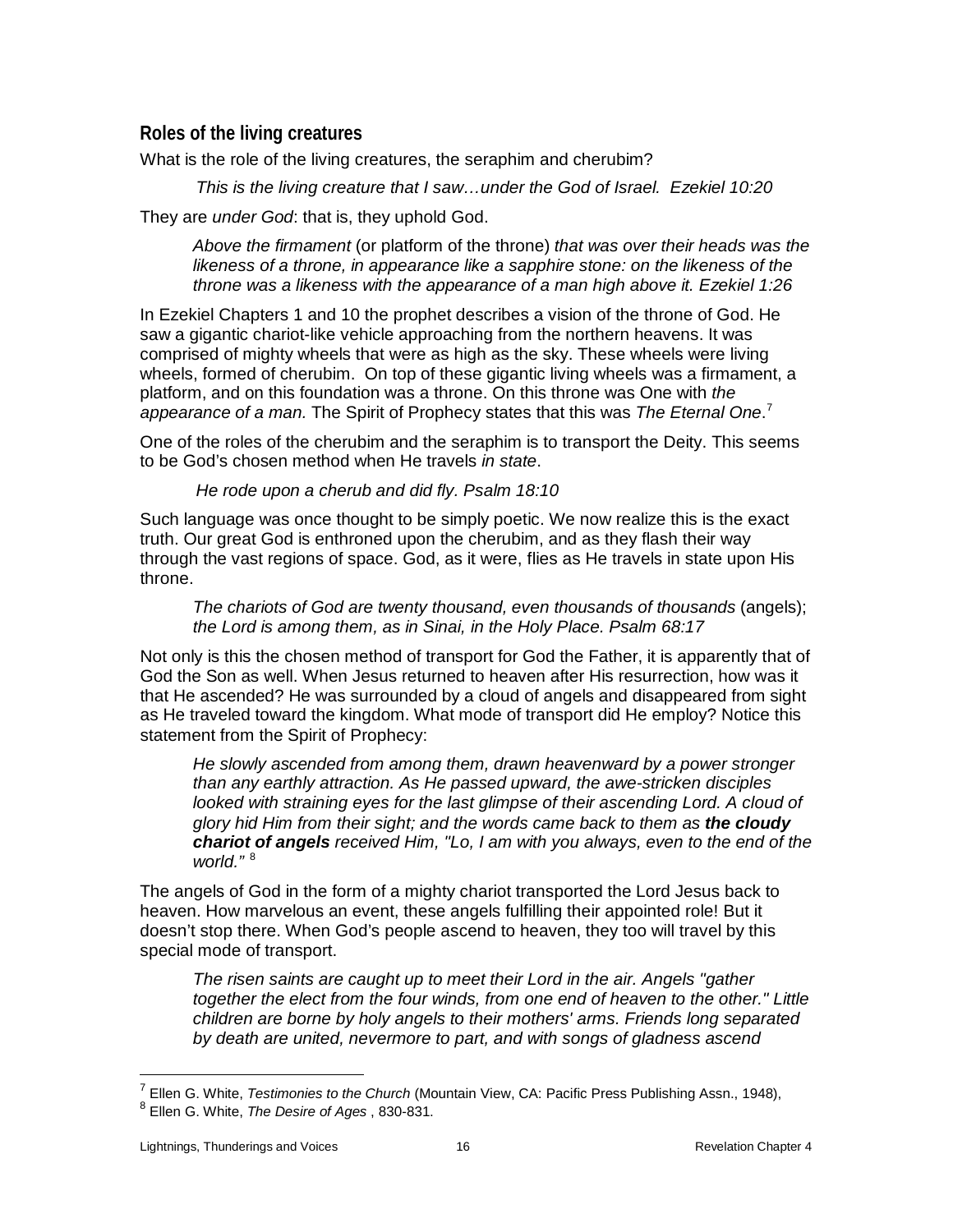*together to the city of God. On each side of the cloudy chariot are wings, and beneath it are living wheels; and as the chariot rolls upward, the wheels cry, "Holy," and the wings, as they move, cry, "Holy" and the retinue of angels cry, "Holy, holy, holy, Lord God Almighty." And the redeemed shout "Alleluia!" as the chariot moves onward toward the New Jerusalem." [9](#page-16-0)*

Isn't the notion of this occurring marvelous! When God's people ascend to the Father's house, they too will ascend in a mighty, living, angelic chariot. A similar picture is presented by the prophet Daniel. In his seventh chapter he tells of the Most High moving His throne from one location to another.

*I watched till thrones were put in place and the Ancient of Days was seated. His garment was white as snow, and the hair of His head like pure wool: his throne was a fiery flame, its wheels as burning fire. Daniel 7:9*

Notice the description of the same scene.

*I* saw the Father rise from the throne and in a flaming chariot go into the holy of *holies within the veil, and sit down.* [10](#page-16-1)

Even in the heavenly sanctuary, the Father is transported by the cherubim in the form of a glorious, fiery chariot. The prophet then describes how after the Ancient of Days had been transported to the second apartment of the vast temple, where *the judgment was set*, the Son of Man, Jesus, was taken by *the clouds of heaven* into the presence of the Father.

*Behold, One like the Son of man coming with the clouds of heaven! He came to the Ancient of Days, and they* (the clouds) *brought Him* (the Son) *near before Him*  (the Father). *Daniel 7:13* 

The *clouds of heaven* is a term which describes the angels of God. Notice how one author confirms this:

*Then a cloudy chariot, with wheels like flaming fire, surrounded by angels, came to where Jesus was. He stepped into the chariot and was borne to the holiest, where the Father sat.* [11](#page-16-2)

What a description this is, and what glory! The angels of God travel as the lightning. How vast must the heavenly sanctuary be!

This special order of angels associated with the throne also engages in ceaseless praise of God, declaring: *"Holy, holy, holy, Lord God Almighty, which was, and is, and is to come." Revelation 4:8*

This state of affairs is not an easy one to imagine. It is difficult to comprehend how intelligent beings could ceaselessly cry *Holy, holy, holy*. Surely the time must come when such a cry would become tiresome, monotonous and meaningless? Could the great and supremely intelligent God permit what could become simply an empty ritual? It should be patently obvious to us that praise of the Almighty could not possibly become tiresome and monotonous, for that would be contrary to the spirit of heaven.

<span id="page-16-0"></span><sup>9</sup> Ellen G. White, *The Great Controversy* (Mountain View, CA.: Pacific Press Publishing Assn., 1898), 645.

<span id="page-16-2"></span><span id="page-16-1"></span><sup>10</sup> Ellen G. White, *Early Writings* (Washington, DC.: Review and Herald Publishing Assn., 1882), 55.  $11$  Ibid.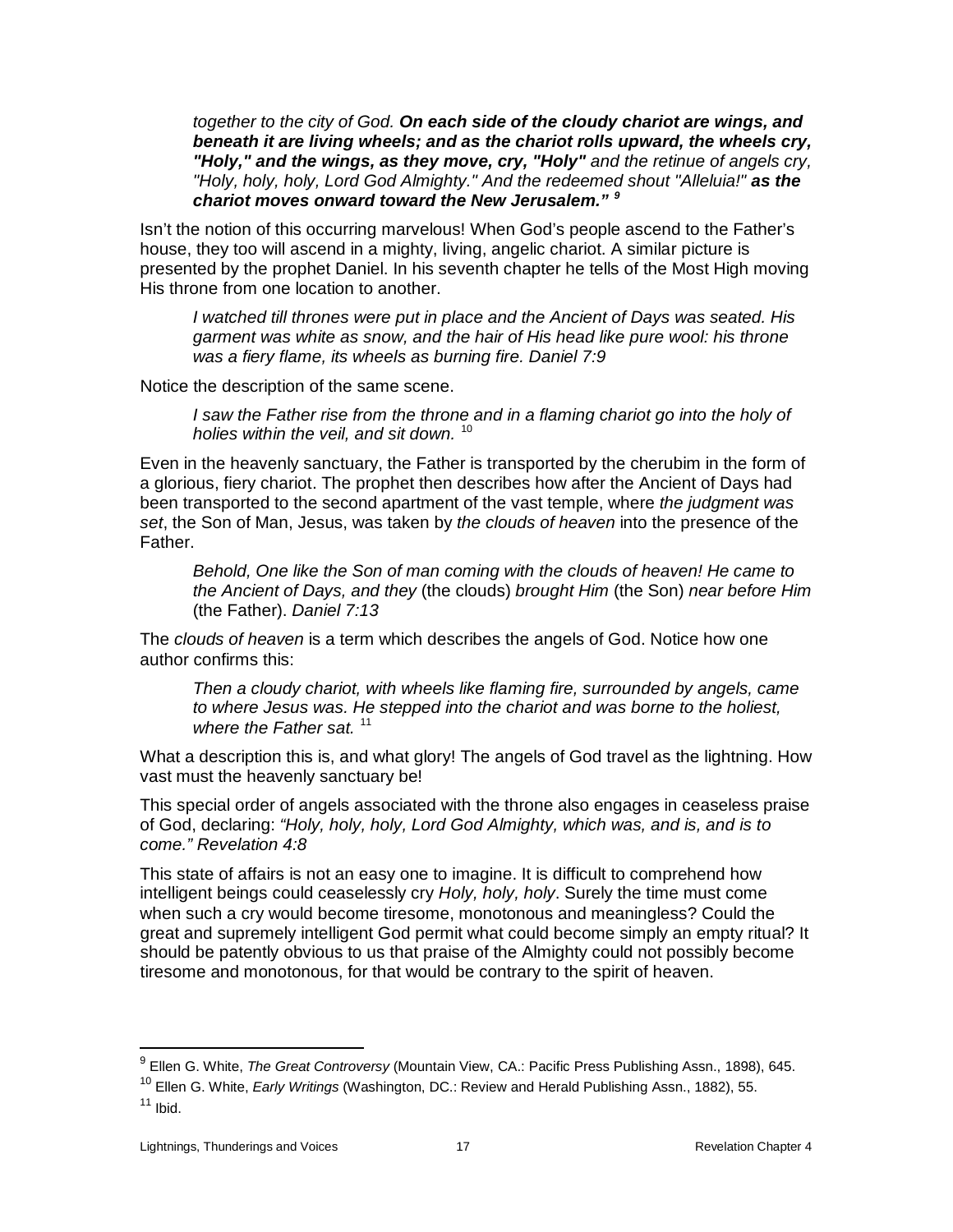Firstly, undoubtedly the praise would be spontaneous: God would accept nothing but genuine praise. The question then arises as to how ceaseless praise could be continually spontaneous? The only possible answer is that the Person of the Deity is so awe-inspiring, so impressive, so moving, so overwhelming, that the cherubim cannot contain themselves as they behold their great and wonderful God.

A person's face best exhibits their character and God's character is one of absolute perfection. And, although we can never imagine the face of the Father, one day, indisputably, *we shall see His face.* When we see that face we too will be unable to contain ourselves and our voices will also burst forth into praise. What is being described in this passage, therefore, is the spontaneous praise of the living beings due to their association with God on His throne.

A second consideration is that this continual praise must undoubtedly also express itself in the most delightful and moving music which would produce a beautiful atmosphere, and in all probability provide a theme to be sung in countless variations.

We come now to the concluding verses of Revelation Chapter 4. Here the living creatures are depicted as leading the rest of heaven's inhabitants in worship and praise.

#### *…And they do not rest day or night, saying: Holy, holy, holy, Lord God Almighty…. Whenever the living creatures give glory and honour and thanks to Him who sits on the throne…the twenty-four elders fall down before Him who sits on the throne, and worship him who lives for ever and ever, and cast their crowns before the throne… Revelation 4:8-10*

The four living creatures lead heaven in worship. They proclaim three *holies*. They use three terms for Deity: *Lord, God* and *Almighty*. They depict God's eternal existence in three tenses - *which was, and is, and is to come -* yesterday, today and forever. They give glory, honour and thanks; and the twenty-four elders follow the example of the four living creatures and cast their crowns down before the throne.

Why is it that the elders cast down their crowns? The reason is that this is their acknowledgement that their victories have been derived through the blood of the Lord Jesus Christ. They then proclaim the worthiness of the Father.

# <span id="page-17-0"></span>**God our Creator is worthy**

#### *You are worthy, O Lord, to receive glory and honour and power; for You created all things…*

Here is revealed the real reason for giving glory to God - the rationale for our worship, the underlying reason why God deserves our all. It is because He made us. He created us. He alone is entitled to call for our complete obedience. This is our reason for worship, for submission to our God.

Following this we are given God's reason for the creation. Why did He create us? Here is the most beautiful point of the whole chapter.

#### *…and by Your will they exist and were created. v11*

When God made this world, when He formed the human race, when He made you and me, it was done for His pleasure. He made all things to enjoy the experience it gives and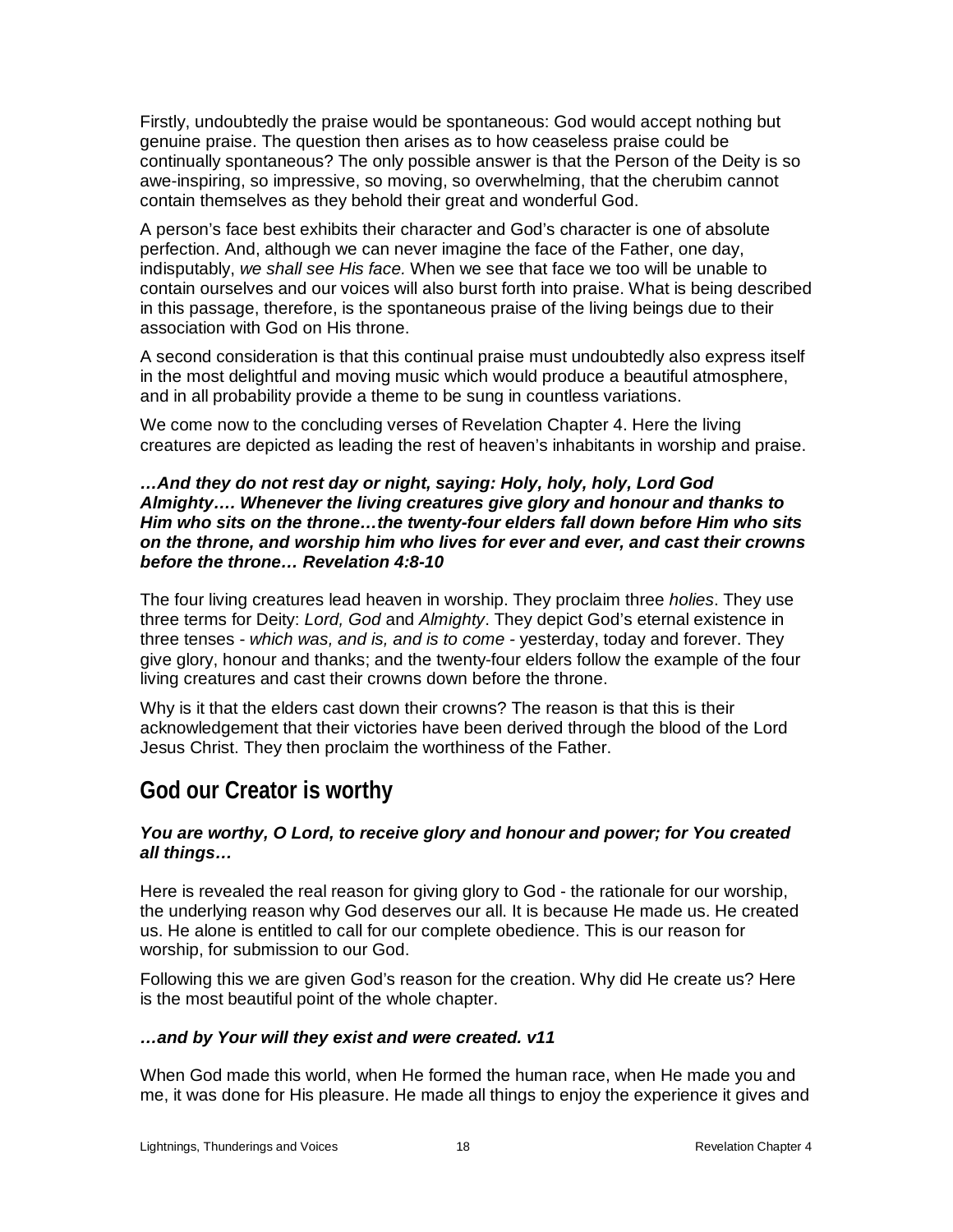continues to give Him. What an inspiration the knowledge of this fact is! And even though human beings have departed from God, they can be reconciled to Him through the Gospel. We can be restored to favour and recreated in God's image. And our recreation and restoration is also for God's pleasure.

When we reach heaven, we will witness the marvelous delight that God experiences as He receives us. Oh that mankind could realize the depth of desire in the heart of God to receive us back! He has pleasure in us, and as a consequence we will have unbounded pleasure in Him. Isn't that a thrilling concept!

One of life's great satisfactions is to be desired, to be accepted, for someone to take pleasure in us. What an inspiration to believe, to follow, to obey, to be faithful to our great God and Saviour Jesus Christ.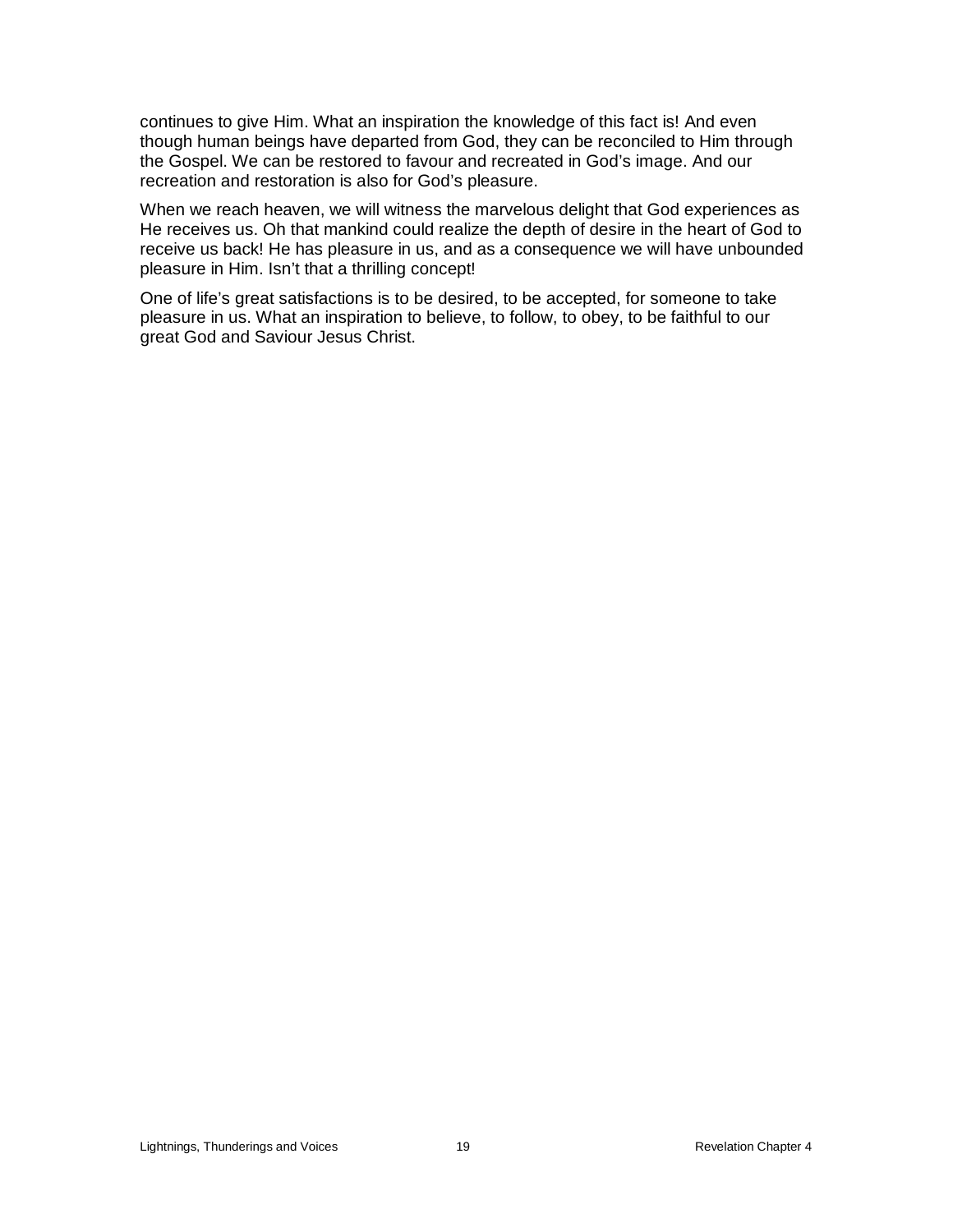# <span id="page-19-0"></span>**Appendix A**

## **Literal and spiritual applications of aspects of God's kingdom**

| The heavenly Kingdom of Glory - Literal                                                           | The earthly Kingdom of Grace - Spiritual                                           |
|---------------------------------------------------------------------------------------------------|------------------------------------------------------------------------------------|
| God the Father - a literal person<br>1.                                                           | God the Holy Spirit - a spiritual person                                           |
| Christ in is present literally heaven<br>2.                                                       | Christ is present spiritually on earth (Matt<br>28:20)                             |
| A literal holy city (Rev. 21)<br>3.                                                               | A spiritual holy city - the Christian church<br>(Rev 11:2)                         |
| A literal temple (Heb 8:1-3, Rev 11:9)<br>4.                                                      | A spiritual temple of believers (Eph 2:20-22) <sup>12</sup>                        |
| A literal throne (Heb1:3)<br>5.                                                                   | A spiritual throne $-$ the heart of the believer<br>(Rev 22:1)                     |
| Literal stones (Rev 21:19)<br>6.                                                                  | Spiritual stones - individual Christians (1<br>Pet.2:5)                            |
| Literal priesthood (Heb 2:16-18,<br>$7_{\scriptscriptstyle{\ddots}}$<br>Rev 5:8-10)               | Spiritual priesthood of believers (1 Pet 2:5,9)                                    |
| Literal intercessor The man Christ<br>8.<br>Jesus (I Tim 2:5)                                     | A spiritual intercessor - the Holy Spirit<br>(Rom 8:26)                            |
| Literal altar of incense (Rev 8:3)<br>9.                                                          | A spiritual altar – the heart <sup>13</sup>                                        |
| 10. Literal incense (Rev 8:3-4) <sup>14</sup>                                                     | Spiritual incense <sup>15</sup>                                                    |
| 11. Literal offerings of Christ's blood and<br>righteousness in His person (Heb 8:3;<br>$9:12-13$ | Spiritual offerings - prayer, thanksgiving,<br>praise<br>(I Pet 2:5; Heb 13:15-16) |
| 12. Literal lampstands (Rev 1:12) <sup>16</sup>                                                   | Spiritual lampstands - the seven churches<br>(Rev 1:20)                            |
| 13. Literal light in lampstands (Rev 4:5)                                                         | Spiritual light in the church - the Holy Spirit                                    |
| 14. Literal showbread <sup>17</sup>                                                               | Spiritual bread - the Word of God (John<br>6:51,63                                 |
| 15. Literal river of life (Rev 22:1)                                                              | Spiritual river of life - The Holy Spirit (John<br>$7:38-39$                       |
| 16. Literal Tree of life (Rev.22:2)                                                               | Spiritual Tree of life $-$ the Word of God <sup>18</sup>                           |

<span id="page-19-1"></span> <sup>12</sup> Ellen G. White, *Testimonies to Ministers and Gospel Workers* (Boise, ID.: Pacific Press Publishing Assn., 1962), 17.

<span id="page-19-2"></span><sup>13</sup> Ellen G. White, *Testimonies to the Church* 3:296, 337. See also E.G. White, *The Acts of the Apostles*  (Mountain View, CA: Pacific Press Publishing Association, 1962), 334.

<sup>14</sup> Ellen G. White, *Early Writings* 32, 252, 256.

<span id="page-19-4"></span><span id="page-19-3"></span><sup>15</sup> Ellen G. White, *Selected Messages* (Washington DC: Review and Herald Publishing Assoc, 1958), 1:344.

<span id="page-19-5"></span><sup>16</sup> Ellen G. White, *Early Writings* 251.

<span id="page-19-6"></span> $17$  Ibid.

<span id="page-19-7"></span><sup>18</sup> F.D.Nichol, *The Seventh-day Adventist Bible Commentary,* (Washington DC, Review and Herald Pub Co, 1957), 7:989.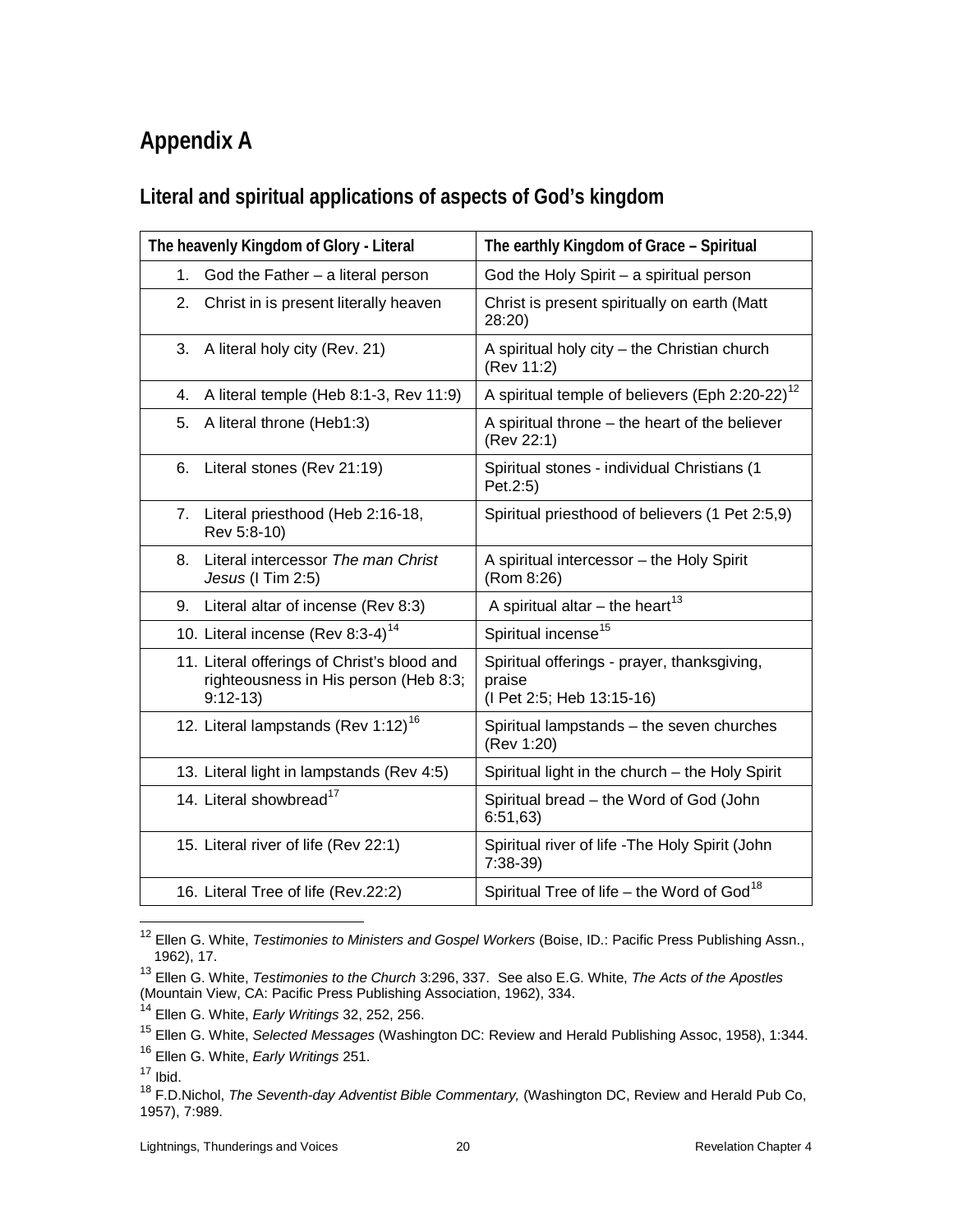| 17. Literal resurrection of believers                  | Spiritual resurrection of believers - born again  |
|--------------------------------------------------------|---------------------------------------------------|
| $(I$ Thess 4:16-17)                                    | (Eph 2:1; 2 Cor 5:17; John 3:3)                   |
| 18. Eternal life for believer, literally (Rev<br>21:4) | Eternal life for believer spiritually (John 5:24) |
| 19. God's law on literal tables in the literal         | God's law on spiritual tables of the spiritual    |
| temple (Rev 11:19; 15:5)                               | temple of the believer (Heb 8:10)                 |
| 20. Believers will sit literally with Christ           | Believers sit with Christ in heavenly places,     |
| (Rev 3:21)                                             | spiritually now (Eph 2:6)                         |
| 21. A literal kingdom of Glory                         | A spiritual kingdom of Grace.                     |
| 22. Jesus will be king literally                       | Jesus is king spiritually - now.                  |